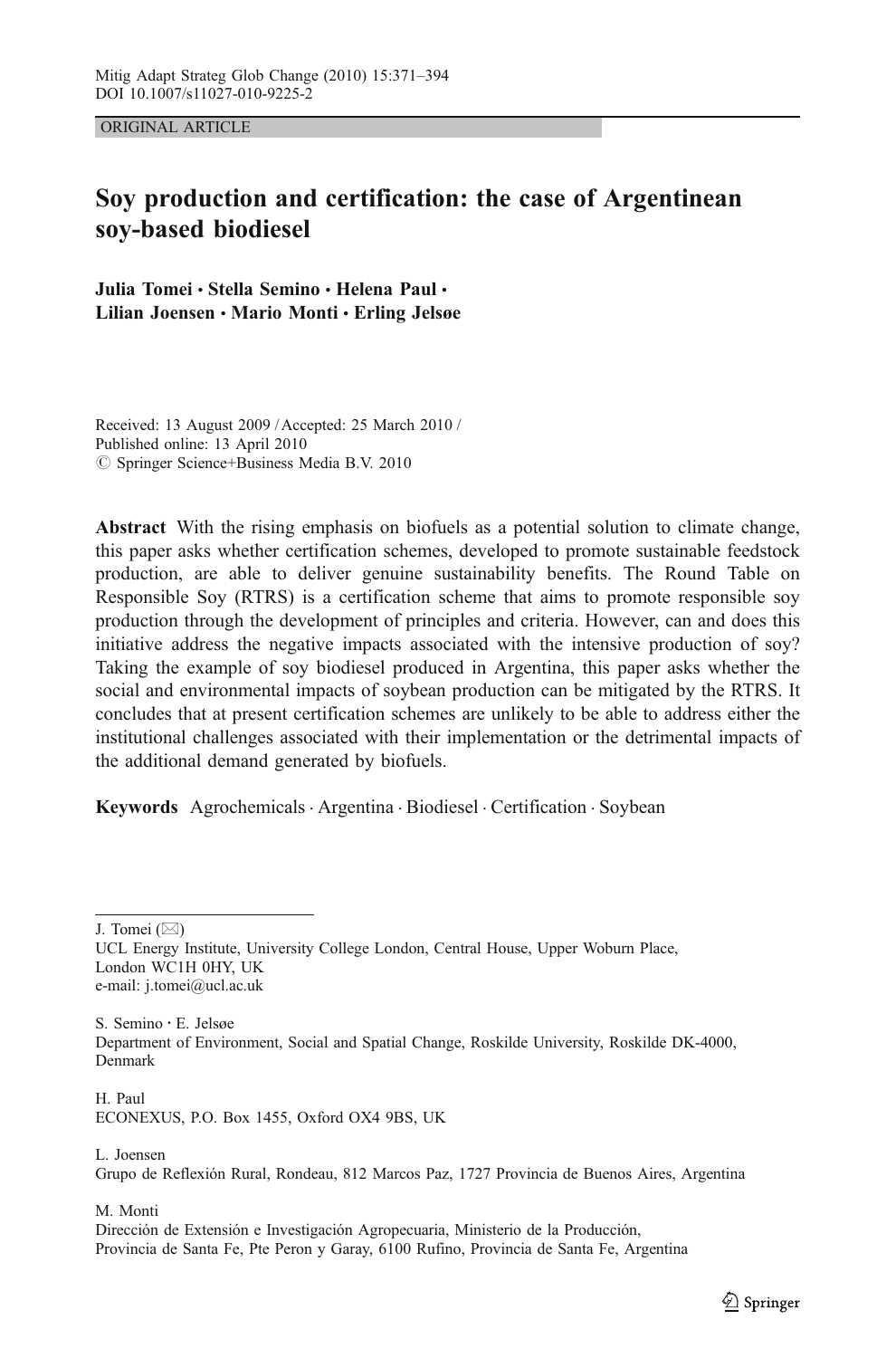# 1 Introduction

At the dawn of the 21st century, we are faced with three grand challenges: rapidly rising carbon emissions, growing concern about energy security and the elimination of global poverty. Many governments and business have been quick to emphasise the potential benefits of biofuels, on the basis that they provide a carbon neutral means of decarbonising the transport sector. It is also regularly claimed that biofuels may also promote rural development by creating new livelihood opportunities, particularly in developing countries. In the near term, most biofuels will be produced from agricultural crops. Biodiesel is made from vegetable oil crops such as soy (Glycine max L.), palm (Elais guineensis) or oil seed rape (Brassicaceae spp.), whereas bioethanol is based on carbohydrate sources such as sugarcane (Saccharum officinarum), maize (Zea mays) or wheat (Triticum aestivum). In the longer term, so-called second generation biofuels, produced from feedstocks that do not compete with food (e.g. wood, grasses, algae) will meet some of our fuel needs.

Despite receiving substantial global impetus biofuels have rapidly become a contentious energy option. For example, some are concerned that production and trade in biofuels on the scale implied by the EU targets holds the risk of tying energy supply into highly unsustainable agricultural practices. Other risks associated with increased global production and trade in biofuels include direct and indirect land use change (e.g. Searchinger et al. [2008;](#page-22-0) RFA [2008](#page-22-0)) and competition with food production (e.g. OFID [2009](#page-21-0)).

# 1.1 European Union policy

In 2003, the European Commission (EC) in its Directive 'on the promotion of the use of biofuels or other renewable fuels for transport' adopted indicative biofuel targets of 2% by 2005 and 5.75% by 2010 (COM [2003](#page-19-0)). In 2005, the EC issued a Biomass Action Plan to increase the use of biomass for energy production, heat, power and transport. The objective of the plan was to double the use of bioenergy sources (i.e. wood, wastes and agricultural crops) in the EU's energy mix by 2010. With regard to biofuels, the EC proposal is that biodiesel for transportation will account for 56% of biofuels consumption and that 70% of the biodiesel (or the raw material) will be imported. The plan expresses concern about the environmental impacts of the current expansion of palm oil and soy in producer countries, and points to the need for a certification system (COM [2005\)](#page-19-0). At the end of 2008, the Renewable Energy Directive (RED) and Fuel Quality Directive (FQD) came into force; these Directives impose 20% targets for renewables across the EU by 2020. The RED introduced a binding target for 10% of the energy used in transport to be from renewables by 2020 on condition that they are sustainable (COM [2009](#page-19-0)), while the FQD could raise the percentage of biofuels to 15% of transport fuel (by energy) by 2020, depending on the final target and the extent to which other renewable fuels are used (RFA [2008](#page-22-0))

# 1.2 Certification

The prospect of increased global trade in biomass and biofuels has raised several important issues, such as the sustainability of biofuels and their feedstocks, compliance with trading agreements and impacts on producer countries. A growing number of certification schemes are being developed to address these issues, for example, the EC, together with input from private and public stakeholders, is working on sustainability standards for biofuels, which aim to mitigate the potential deleterious impacts of increased production and trade in biofuels. This scheme is likely to be based on existing certification initiatives, such as the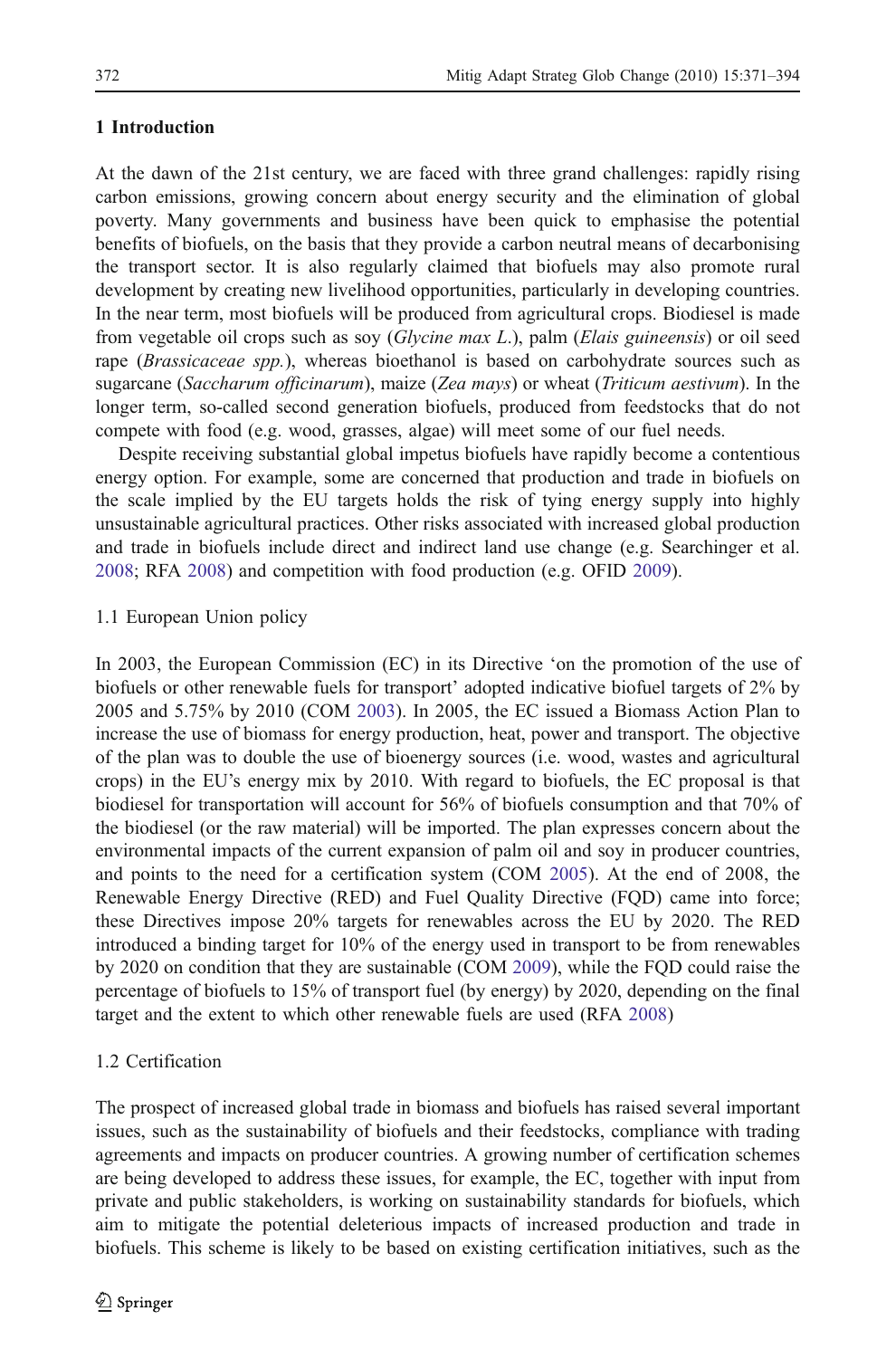Round Table on Responsible Soy (RTRS), the Better Sugarcane Initiative (BSI), the Roundtable on Sustainable Palm Oil (RSPO), the Forest Stewardship Council (FSC) and the Roundtable on Sustainable Biofuels (RSB). The proposed standards will be either voluntary or enforced by national laws (Schlegel and Kaphengst [2007](#page-22-0); RSB [2008\)](#page-22-0).

In this paper, we focus on the RTRS, an international multi-stakeholder initiative that 'brings together those concerned with the impacts of the soy economy' (RTRS [2009a](#page-22-0)). Founded in 2006, the RTRS was set up to promote the responsible production of soy, whilst reaching consensus among key stakeholders and players linked to the global soy industry (RTRS [2009a\)](#page-22-0). One of the principal aims of the roundtable is to develop a global standard for the production of responsible soy and a verification mechanism to enforce these standards. However, the initiative has not been without its critics, not least in its failure to prohibit the use of genetically modified (GM) soy, which has led to condemnation by many Non-Governmental Organisations (NGOs) (Visseren-Hamakers and Glasbergen [2007](#page-23-0)). Furthermore, the meaning of 'responsible soy' is still to be defined by the initiative.

In June 2009, the RTRS published a field testing version of principles and criteria for responsible soy (see Table [1\)](#page-3-0). This version will be available for field testing for 1 year to enable soy producers to test the implementation of the requirements. After this test period, a final revision will be made that will build on this practical experience to produce a first full version of the RTRS principles and criteria (RTRS [2009b](#page-22-0)).

This paper reviews the evidence related to the environmental and social impacts associated with the production of soy in one producer country, Argentina, and asks whether the RTRS principles and criteria will be able to address these impacts.

# 2 Argentina supplies a new market

Argentina is well placed to respond to the expanding international markets for biodiesel and soy is the crop on which both agribusiness and government are focusing as the principal feedstock for global biofuel markets. Soy is already the country's major export, principally to Asian markets (as beans, flour and oil) and to the EU (as cattle feed). The country is also one of the top three producers and exporters of vegetable oils and the largest exporter of soybean oil in the world (Franco [2007;](#page-20-0) Tomei and Upham [2009\)](#page-22-0).

In Argentina, soybean is produced as an annual mono-crop (49%) or combined in a rotation with wheat (30.6%) or to a lesser extent maize and sunflower, all of which use notill (NT) agriculture (Panichelli et al. [2008](#page-21-0); Salado-Navarro and Sinclair [2009\)](#page-22-0). Over the last 40 years Argentina has experienced a revolution in soy production; in the early 1970s, soy was cultivated on 26,000 ha, but by 2007/08, 16.4 million hectares (Mha) of soy were cultivated in Argentina (see Figs. [1](#page-5-0) and [2\)](#page-6-0), with production reaching 46.2 million tonnes (MAGyP [2010\)](#page-21-0). Over this period, Argentina has developed an extremely economically efficient and export-focused agricultural sector. A lack of agricultural subsidies means that the sector is characterised by the rapid uptake and diffusion of new technologies and knowledge. Furthermore, the use of a technological package consisting of genetically modified (GM) soy, glyphosate and conservation or NT agriculture has led to yield increases and the consolidation of the dominant agro-export model. However, despite these technological advances, the sector is still vulnerable to external shocks: in 2008/09, despite an increase in the total area cultivated with soy (which reached 16.8 Mha), the country's worst drought for a century led to dramatically reduced yields and production fell to an 8 year low at 30.9 million tonnes. However, analysts expect Argentina's soy area to rise even higher during the 2009/10 season to reach a record 19–20 Mha (USDA [2009\)](#page-23-0).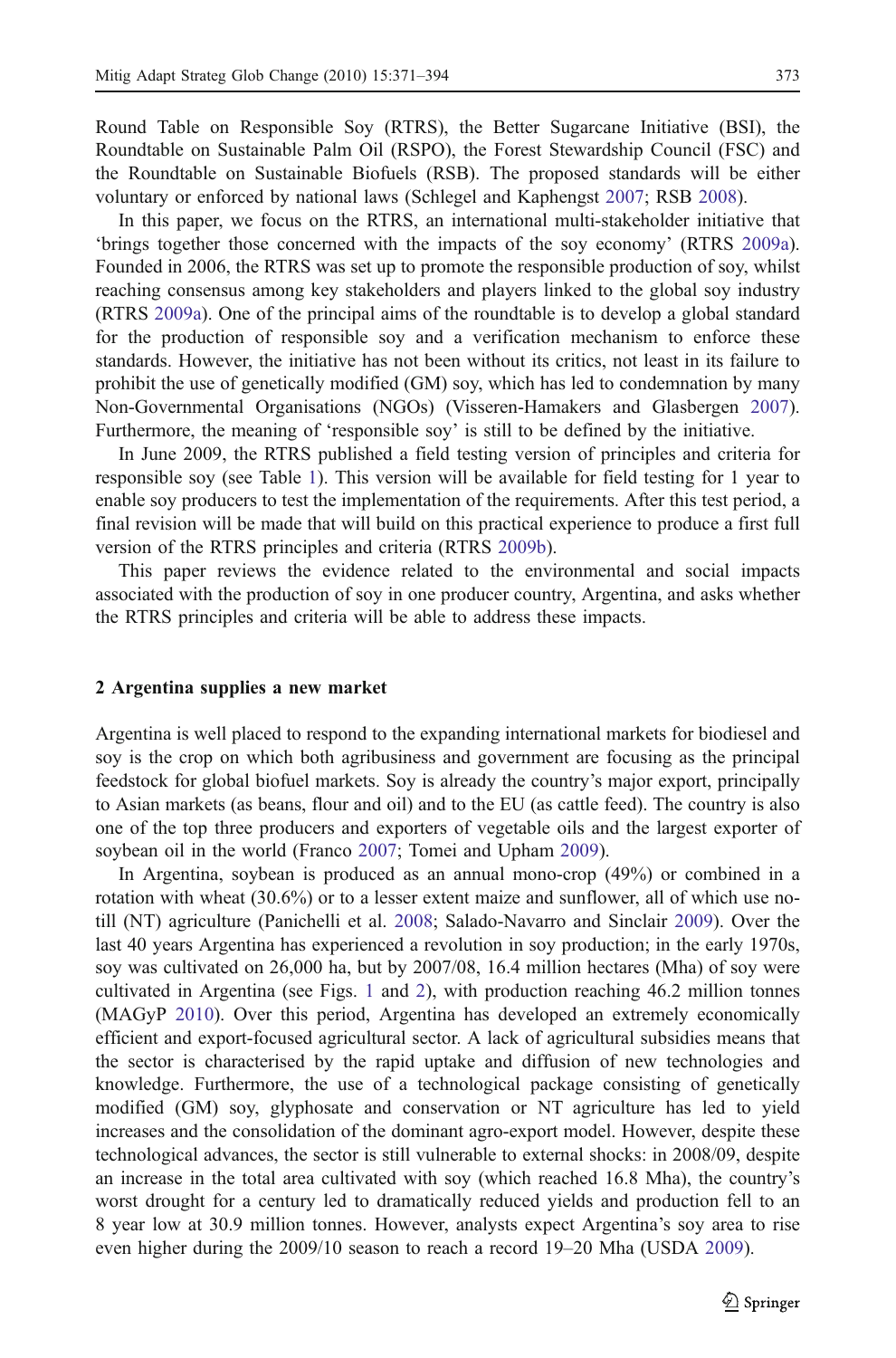| Principle                                         | Criterion text                                                                                                                                                                                                                                                                                                                                                                                                                                                                                    |
|---------------------------------------------------|---------------------------------------------------------------------------------------------------------------------------------------------------------------------------------------------------------------------------------------------------------------------------------------------------------------------------------------------------------------------------------------------------------------------------------------------------------------------------------------------------|
| 1. Legal compliance and<br>good business practice | • There is awareness of, and compliance with, all<br>applicable local and national laws.                                                                                                                                                                                                                                                                                                                                                                                                          |
|                                                   | • Legal use rights to the land are clearly defined<br>and demonstrable.                                                                                                                                                                                                                                                                                                                                                                                                                           |
|                                                   | • There is a commitment to continuous improvement<br>with respect to the requirements of this standard.                                                                                                                                                                                                                                                                                                                                                                                           |
| 2. Responsible labour<br>conditions               | • Child labour, forced labour, discrimination and<br>harassment are not engaged in or supported.                                                                                                                                                                                                                                                                                                                                                                                                  |
|                                                   | • Workers, directly and indirectly employed on the farm,<br>and sharecroppers, are adequately informed and trained<br>for their tasks and are aware of their rights and duties.                                                                                                                                                                                                                                                                                                                   |
|                                                   | • A safe and healthy workplace is provided for all workers.                                                                                                                                                                                                                                                                                                                                                                                                                                       |
|                                                   | • There is freedom of association and the right to<br>collective bargaining for all workers.                                                                                                                                                                                                                                                                                                                                                                                                      |
|                                                   | • Remuneration at least equal to national legislation and<br>sector agreements is received by all workers directly<br>or indirectly employed on the farm.                                                                                                                                                                                                                                                                                                                                         |
| 3. Responsible community<br>relations             | • Channels are available for communication and dialogue<br>with the local community on topics related to the<br>activities of the soy farming operation and its impacts.<br>In areas with traditional land users, conflicting land<br>uses are avoided or resolved.                                                                                                                                                                                                                               |
|                                                   | • A mechanism for resolving complaints and grievances<br>is implemented and available to local communities and<br>traditional land users.                                                                                                                                                                                                                                                                                                                                                         |
|                                                   | · Fair opportunities for employment and provision of<br>goods and services are given to the local population.                                                                                                                                                                                                                                                                                                                                                                                     |
| 4. Environmental<br>responsibility                | • On and off site impacts (both positive and negative,<br>both social and environmental) of large new<br>infrastructure being built on the farm have been<br>assessed and appropriate measures taken to minimise<br>and mitigate any negative impacts.                                                                                                                                                                                                                                            |
|                                                   | • Pollution is minimised and production waste is<br>managed responsibly.                                                                                                                                                                                                                                                                                                                                                                                                                          |
|                                                   | • Efforts to reduce emissions of Greenhouse<br>Gases (GHGs) are made.                                                                                                                                                                                                                                                                                                                                                                                                                             |
|                                                   | • Expansion for soy cultivation during field test period<br>may not take place on land cleared of native habitat<br>after May 2009. Exception: Producers who want or<br>plan to clear native habitat after the cut-off date of<br>May 2009 must produce scientific evidence from a<br>comprehensive and professional third-party assessment<br>of the area concerned that identifies the absence of: all<br>primary forest; other High Conservation Value Areas<br>(HCVAs); local peoples' lands. |
| 5. Good agricultural<br>practice                  | • The quality and supply of surface and ground water<br>is maintained or improved. Natural vegetation areas<br>around springs and along natural watercourses are<br>maintained or re-established.                                                                                                                                                                                                                                                                                                 |
|                                                   | • Soil quality is maintained or improved and erosion<br>is avoided by good management practices.                                                                                                                                                                                                                                                                                                                                                                                                  |

<span id="page-3-0"></span>Table 1 Round Table on Responsible Soy principles and criteria for responsible soy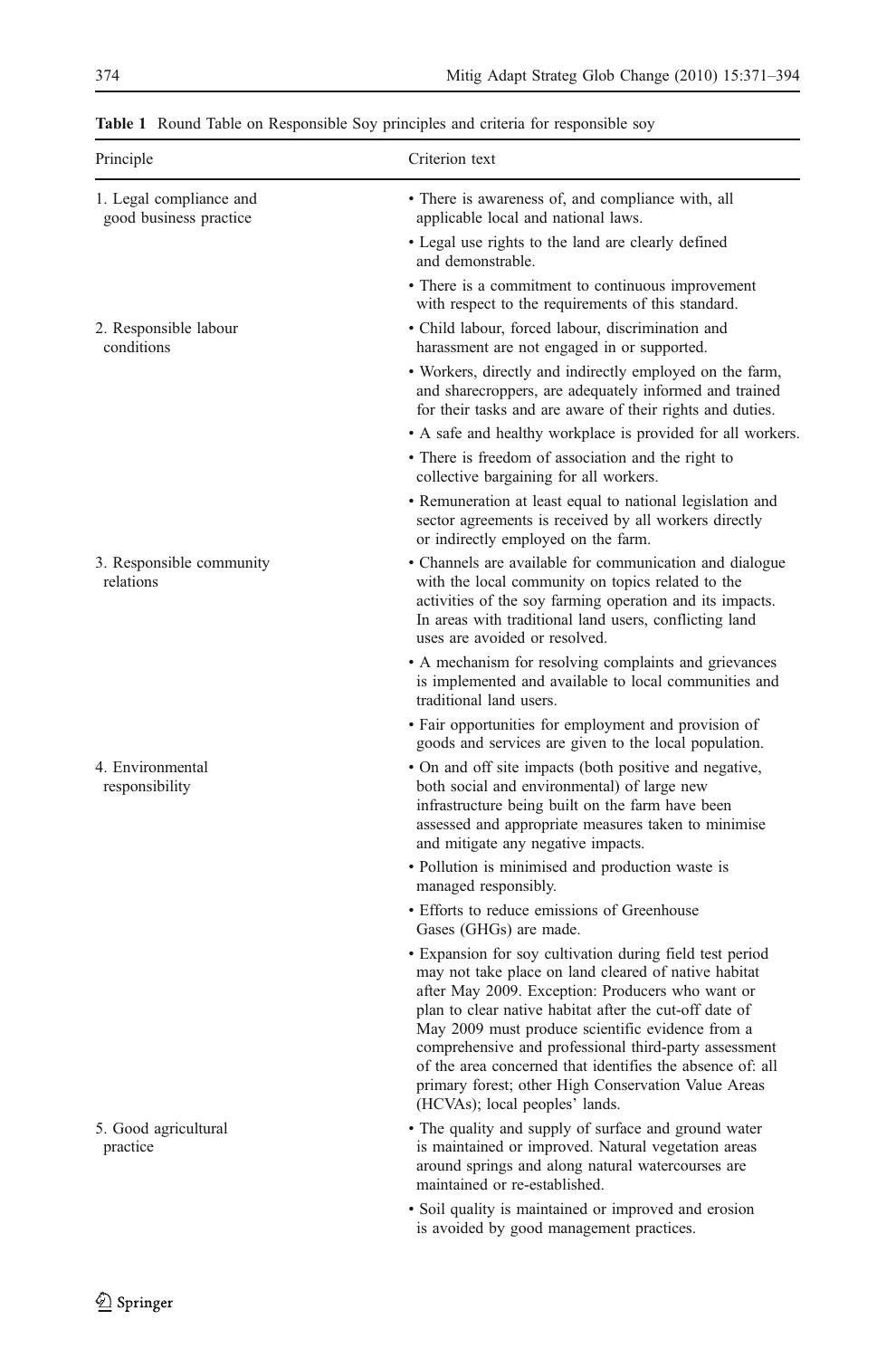| Principle | Criterion text                                                                                                                                                                                             |  |
|-----------|------------------------------------------------------------------------------------------------------------------------------------------------------------------------------------------------------------|--|
|           | • Negative environmental and health impacts of<br>phytosanitary products are reduced by implementation<br>systematic, recognised Integrated Crop Management<br>(ICM) techniques.                           |  |
|           | • All application of agrochemicals is documented and all<br>handling, storage, collection and disposal of chemical<br>waste and empty containers, is monitored to ensure<br>compliance with good practice. |  |
|           | • Agrochemicals listed in the Stockholm and Rotterdam<br>Conventions or banned by the Pesticide Action Network<br>(PAN) Dirty Dozen are eliminated.                                                        |  |
|           | • The use of biological control agents is documented,<br>monitored and controlled in accordance with national<br>laws and internationally accepted scientific protocols.                                   |  |
|           | • Systematic measures are planned and implemented to<br>monitor, control and minimise the spread of invasive<br>introduced species and new pests.                                                          |  |
|           | • Appropriate measures are implemented to prevent the<br>drift of agrochemicals to neighbouring areas.                                                                                                     |  |
|           | • Appropriate measures are implemented to allow for<br>coexistence of different production systems.                                                                                                        |  |
|           | • Origin of seeds is controlled to improve production<br>and prevent introduction of new diseases.                                                                                                         |  |

Source: RTRS [2009b](#page-22-0)

For those involved in Argentina's soy industry, growing international demand for biodiesel offers new opportunities to benefit from the soy revolution of the past 15 years (Mathews and Goldsztein [2009\)](#page-21-0). To meet this demand, Argentina's biodiesel industry is developing rapidly; increasing from 155,000 tonnes in 2006 to 1.4 million tonnes in 2008, with more than 20 biodiesel projects launched in 2007 alone (CAER [2008](#page-19-0)). Biodiesel production capacity was estimated to increase to 3.9 million tonnes by 2011 (ibid), but these projections are likely to be affected by the ongoing economic uncertainties (Tomei and Upham [2009\)](#page-22-0). Supplying the planned expansion is also likely to require imports of soybeans from Paraguay, Brazil and Bolivia (USDA [2009](#page-23-0)).

The expansion of the soy-based biodiesel industry is expected to bring economic benefits to the country, largely in the form of increased revenue from export taxes on soybased commodities, including biodiesel. However, while the economic benefits associated with increased global demand for biofuels will fall to those who dominate the soybean value chain, particularly large agribusiness firms and multinationals, such as Dreyfus and Bunge, the negative environmental and social effects of the unplanned expansion of intensively produced soybean have to date been overlooked and under-researched.

## 3 The institutional context

Institutional and societal contexts are crucial to understanding and resolving environmental issues, but in Argentina the financial constraints of the state have negatively affected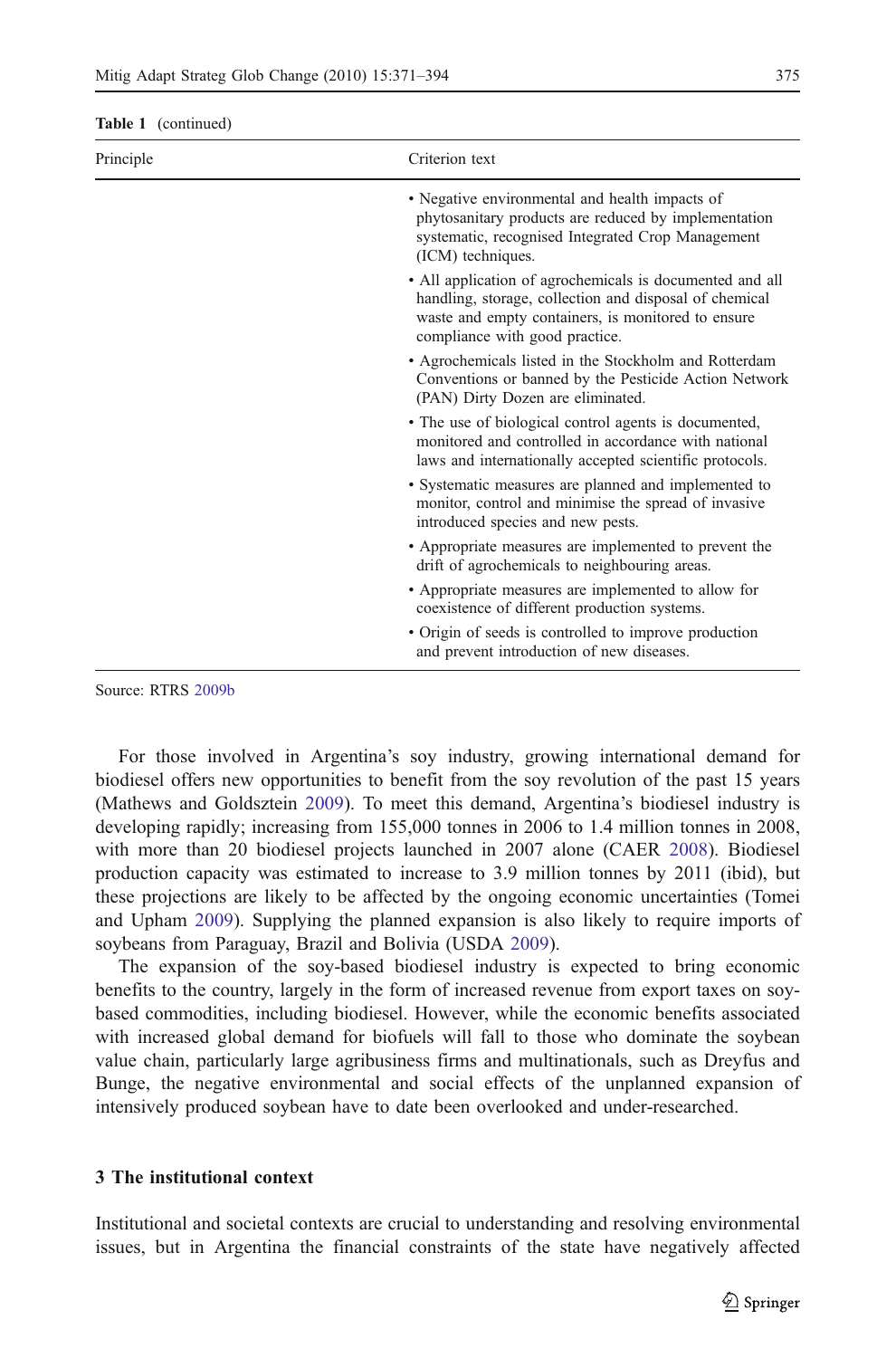<span id="page-5-0"></span>

Fig. 1 Evolution of grain production in Argentina, 1969/70 to 2008/09. Source: MAGyP [2010](#page-21-0)

environmental policy making. Furthermore, the transition from a dictatorship to a democracy has been marked by corruption and a lack of accountability (O'Donnell [1999](#page-21-0)).

In the 1990s, the Argentinean state, following World Bank recommendations, reformed administrative institutions. As a result, the Ministry of Agriculture was converted into a secretariat dependent on the Ministry of the Economy (Gobierno Argentino [1996\)](#page-20-0). Between 1970 and 2000, Argentina acquired an enormous debt, difficulties with the payment of which led to the 2001 economic crisis (Cafiero and Llorens [2003\)](#page-19-0). Soybean production has helped Argentina to overcome the crisis as taxation of soybean exports is high and revenues go to the Treasury to help service the national debt (Semino [2004](#page-22-0)). The fact that agricultural affairs are conducted by the Treasury greatly reduces public awareness of the environmental problems generated by soybean cultivation. In addition, partnerships between statutory bodies, professional associations and the private sector further decrease public participation in analyses of the environmental impact of agriculture (Ekboir and Parellada [2002\)](#page-19-0). As the majority of the Argentinean populace live in urban areas they do not see and are often not interested in rural issues, which is compounded further by policies favouring urbanisation.

Since the 1990s, policy has favoured larger producers who are able to capitalise upon the economies of scale inherent in industrialised agricultural systems. Argentina is also increasingly characterised by tenant farmers, who are again able to capitalise on economies of scale; in 2008, 55% of grains were produced by farmers that did not own the land they cultivated (Van Dam et al. [2008](#page-23-0)). These tenant farmers often have little interest in the longterm viability of the land and prioritise short-term economic gains. A weak public sector and inadequate agricultural policies have contributed to the increasing concentration of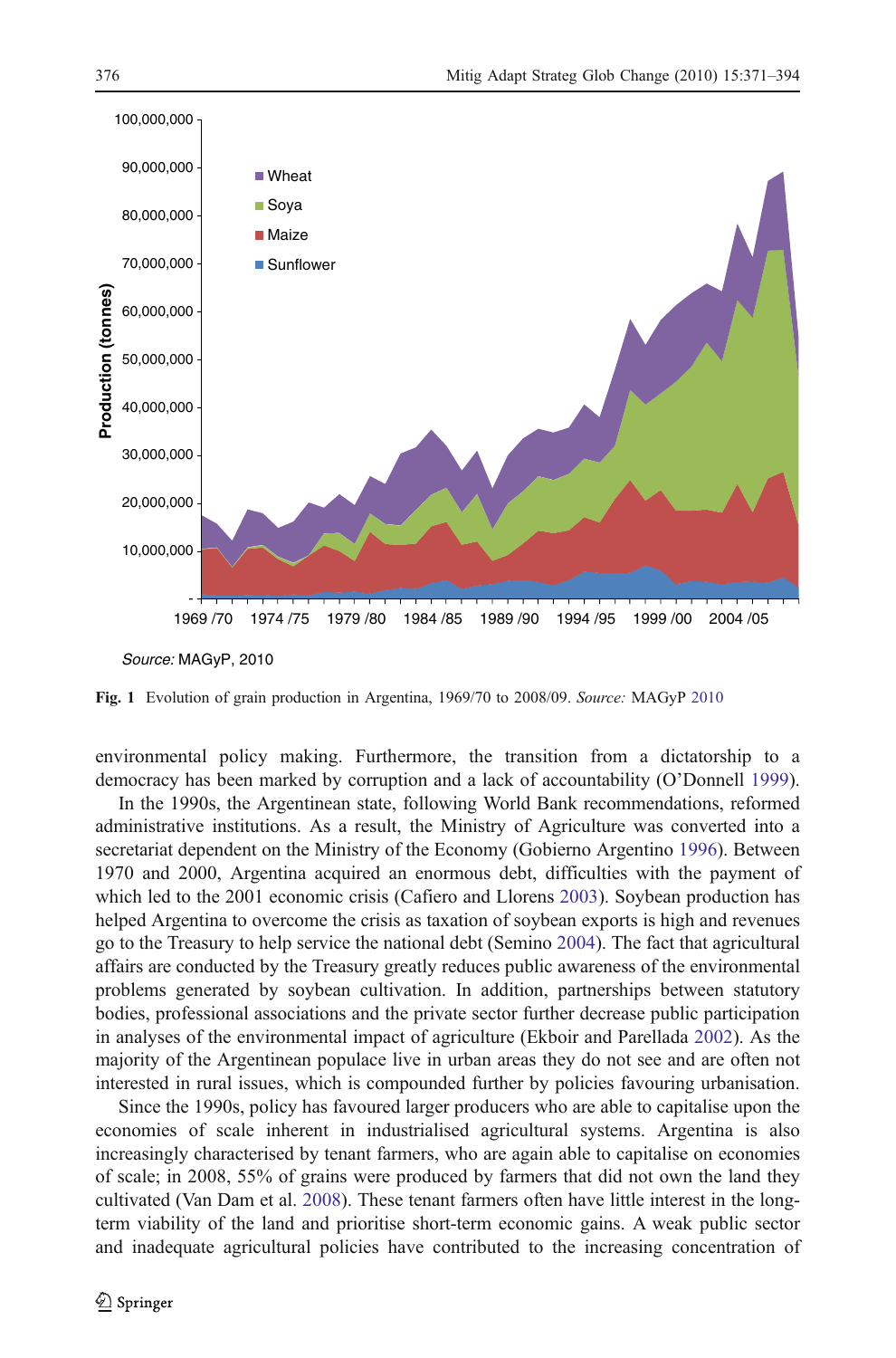<span id="page-6-0"></span>

Source: MAGyP, 2010

Fig. 2 Argentinean soy production hectares cultivated and yield per hectare, 1969/70 to 2008/09. Source: MAGyP [2010](#page-21-0)

agricultural production and management (Manuel-Navarette et al. [2009](#page-21-0)). Furthermore, the weakening of government institutions charged with providing agricultural services, such as extension services and diffusion of technologies, has increased the participation of private actors in the agricultural sector. Manuel-Navarette et al. [\(2009](#page-21-0)) argue that this has important implications for sustainability as these actors are not obligated to defend common interests (p. 628).

Weak agricultural and environmental policies are further eroded in the provinces, where inadequate funding and a focus on short-term needs, means that local priorities are often overlooked in favour of private interests. In areas where the environment is afforded a low priority, environmental policies can be extremely difficult to enforce. In many provinces environmental regulations appear to be comprehensive but in reality are often not complied with. An example of this occurred within the province of Santa Fe, which is located in the heart of the soy producing region, has comprehensive regulations that cover the use of agrochemicals (Provincia de Santa Fe [1977\)](#page-21-0); however, these regulations are often ignored. In 2007, the Provincial Ombudsman advised the provincial government to establish an agronomic border between urban areas and cultivated fields, as stipulated by the law (Defensoria Provincia de Santa Fe [2007](#page-19-0)). However, despite this resolution, the fumigations continued until 2009 when residents affected by the spraying of pesticide obtained a court injunction on the grounds that the practice violated their constitutional right to a healthy environment (Juzgado CCL, nro. 11, San Jorge [2009](#page-20-0)).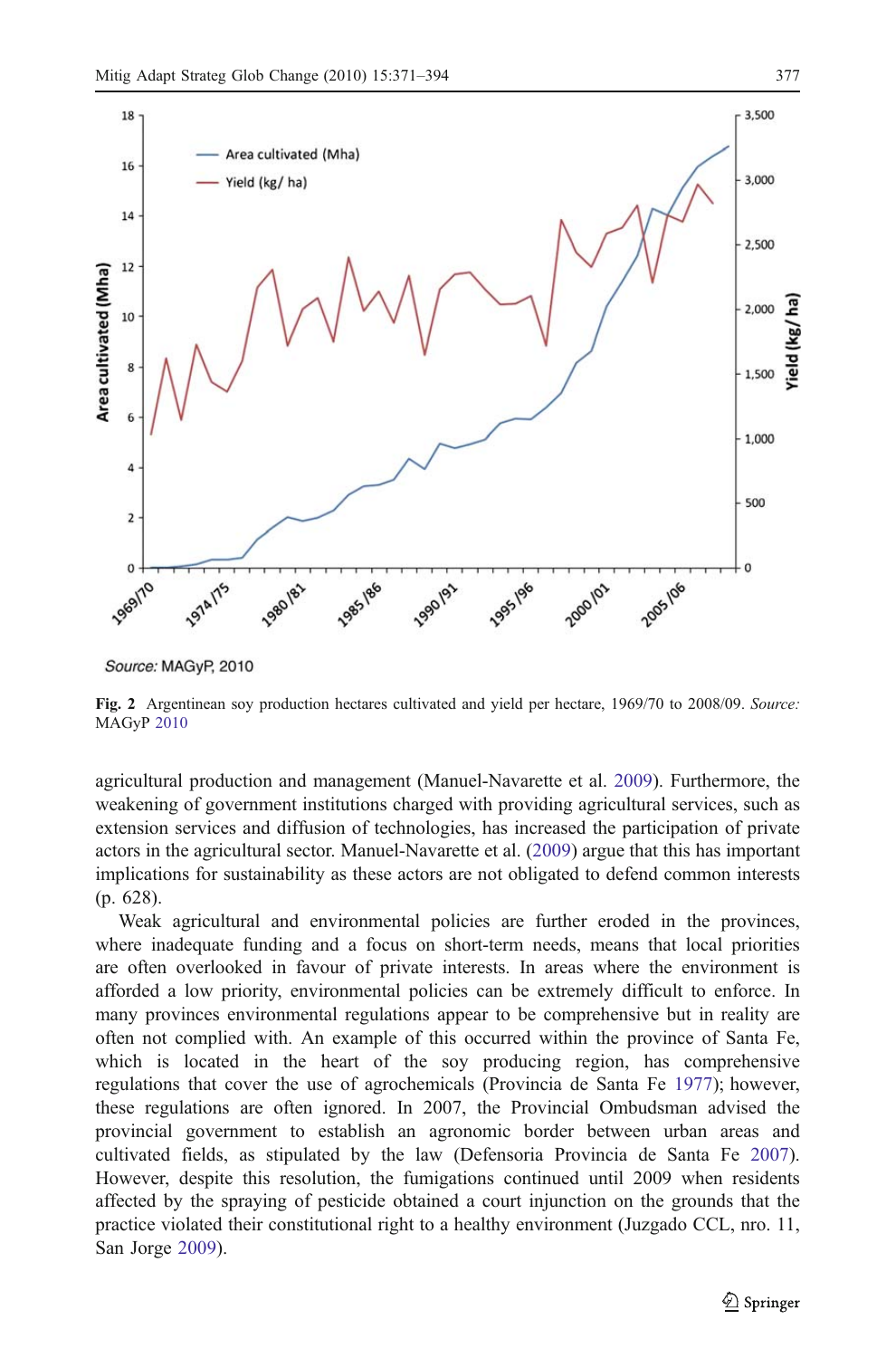# 4 Environmental impacts of soy production

Two RTRS principles cover the potential deleterious impacts of soy production: Environmental Responsibility (Principle 4) and Good Agricultural Practice (Principle 5) (RTRS [2009b](#page-22-0)). In this section we discuss some of the key environmental impacts of Argentinean soy production, all of which are potentially covered by RTRS criteria. Our premise here is not to provide a comprehensive review of the evidence, but rather to highlight some of the key impacts associated with the intensive cultivation of soy in Argentina and the urgent need for further research in many, if not all, of these areas.

## 4.1 Land use change and deforestation

Over the past few decades, Argentina has experienced rapid land use change, one of the principal drivers of which has been the expansion of intensively cultivated annual crops and cattle raising (Zak et al. [2008\)](#page-23-0). The adoption of an intensive agro-export model has displaced the agricultural frontier towards areas of native habitat, such as the Chaco subtropical forests, where the clearance of forests, woodland and scrub is carried out by machines, fire or by aerial applications of herbicides (Semino [2008](#page-22-0)). In contrast to other countries in Latin America, where agricultural colonisers are typically poorer farmers, in Argentina the expansion of the agricultural frontier is driven by entrepreneurs with substantial financial capital (Boix and Zinck [2008\)](#page-19-0) (Fig. 3).

For Grau et al. ([2005\)](#page-20-0) attention and research into the extent of the deforestation caused by soybean expansion in Argentina have been minor compared to the attention given to the Brazilian rainforest. In their research, the authors find evidence of a positive relationship between soybean prices and deforestation, which they suggest shows that only by creating conditions unfavourable for soybean production in the longer term is deforestation likely to be reduced in any significant way (Grau et al. [2005\)](#page-20-0). Habitat loss due to soy conversion is ongoing; in 2009 the Province of Salta approved the conversion to soy cultivation of 1,670 hectares of the Yungas, the largest UNESCO biosphere reserve in Argentina. This should perhaps not be surprising when Gustavo Lopez Ascencio, a former environment secretary



Fig. 3 Native forest clearance in Argentina, 1930 to 2008 (million hectares). Source: UMSF [2007](#page-22-0)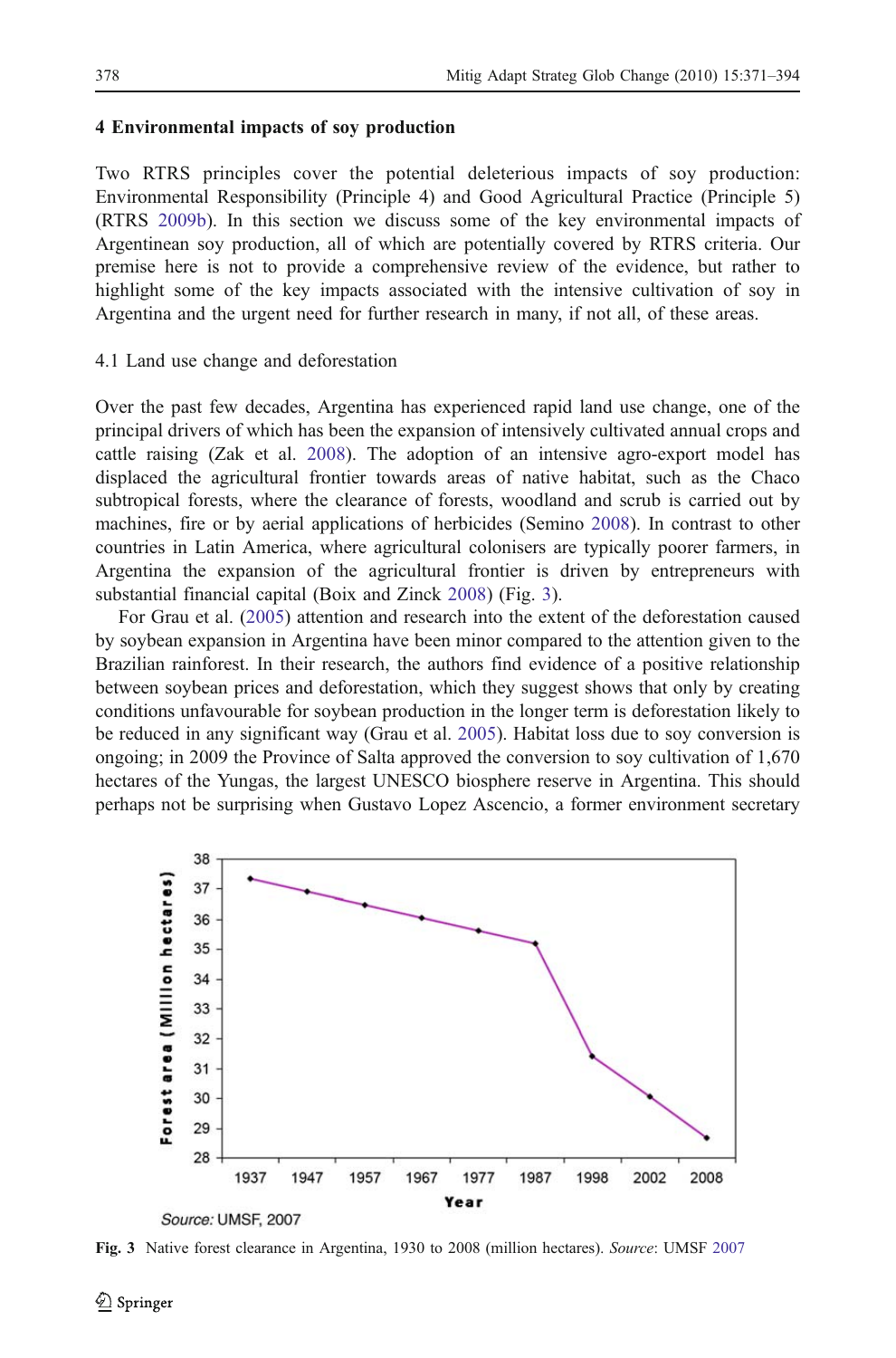for the province, was reported to have said 'deforestation is a stage in the productive process and the long-term positive impact is more important than immediate negative impacts' (Clarin [2007\)](#page-19-0). This pattern is mirrored elsewhere, for example in the Chaco region, there are plans to incorporate in the medium term about 3,000,000 hectares of new lands for the production of biofuel feedstocks, including soybean (Pengue and Morello [2007\)](#page-21-0).

Deforestation leads to the direct loss of carbon both above and below ground, and is one of the major contributors to climate change, producing around 20% of global carbon emissions and destroying long-term sinks (Gullison et al. [2007](#page-20-0)). When deforestation is followed by agriculture, further release of soil carbon occurs due to disturbance by tillage. Publication of research by Searchinger et al. [2008](#page-22-0) brought the issue of indirect impacts of biofuels to the fore. Searchinger et al. argued that uncontrolled expansion of biofuels could drive changes in land use that may increase overall greenhouse gas (GHG) emissions, as well as increase the price of food. Although this research have been criticised by some (e.g. Sylvester-Bradley [2008\)](#page-22-0), further research will be required to address the many uncertainties surrounding the indirect impacts of biofuels.

Since 2007 national legislation, La Ley de Bosques (Law of the Forests, Law No. 2386), has prohibited the clearance of native forests, yet this legislation has proven difficult to enforce. Explicit requirements within the law for the full participation of all affected stakeholders, including indigenous communities, have not alleviated the problem. In 2008, more than a year after the law came into force, it was estimated that around 137,000 hectares of native forest in the north of Argentina had been cleared (UMSF [2008](#page-22-0)). In January 2009, rural organisations from six Argentinean provinces reported that deforestation had continued unabated (Página12 [2009a\)](#page-21-0) and, at the time of writing, the situation has yet to improve (pers. comm).

#### 4.2 Emissions from soy cultivation

Based on data from the Second Communication on Climate Change (Gobierno Argentino [2007\)](#page-20-0), Petrillo [\(2008](#page-21-0)) estimated emissions of  $N<sub>2</sub>O$  and  $CO<sub>2</sub>$  from fuel and fertiliser consumption during the 2003/04 agricultural season. Considering only the principal crops (wheat, maize, sunflower (Helianthus annuus) and soybean), the author estimated indirect and direct emissions of N<sub>2</sub>O to amount to 42.61 Gg. The principal sources of N<sub>2</sub>O from these crops were nitrogen fixation by soy (45.2%), crop residues (37.6%) and fertiliser use (17.2%). The consumption of diesel during the 2003/04 season reached 735 million litres (MI), giving an estimated 1948.9 Gg  $CO<sub>2</sub>$  from Pampean agriculture.

In terms of the GHG balance of soy-based biodiesel, the evidence is inconclusive. Some US studies have shown that the energy balance for soy-based biodiesel is negative, requiring 27% more fossil energy than conventional diesel (Pimentel and Patzek [2005](#page-21-0)), while other studies claim the opposite- that soybean biodiesel provides around 93% more energy than is required in its production (Hill et al. [2006](#page-20-0)). Using the UK Department for Transport default values for the carbon intensity of biodiesel types, Upham et al. ([2009\)](#page-23-0) demonstrated that, depending on the reference land use, Argentinean soy biodiesel gives a 44%, −1134%, and −109% saving for converted cropland, forest and grassland respectively. Furthermore, emissions of  $N_2O$  have a strong influence on the net GHG balance of soybean-based biodiesel. For example, Smeets et al. [\(2009](#page-22-0)) found that, depending on how N2O emissions were estimated, the GHG balance of soybean biodiesel could vary from +44% to −111% when compared to fossil fuel alternatives. However, research rarely takes into account  $N_2O$  emissions (Mosier [1998\)](#page-21-0).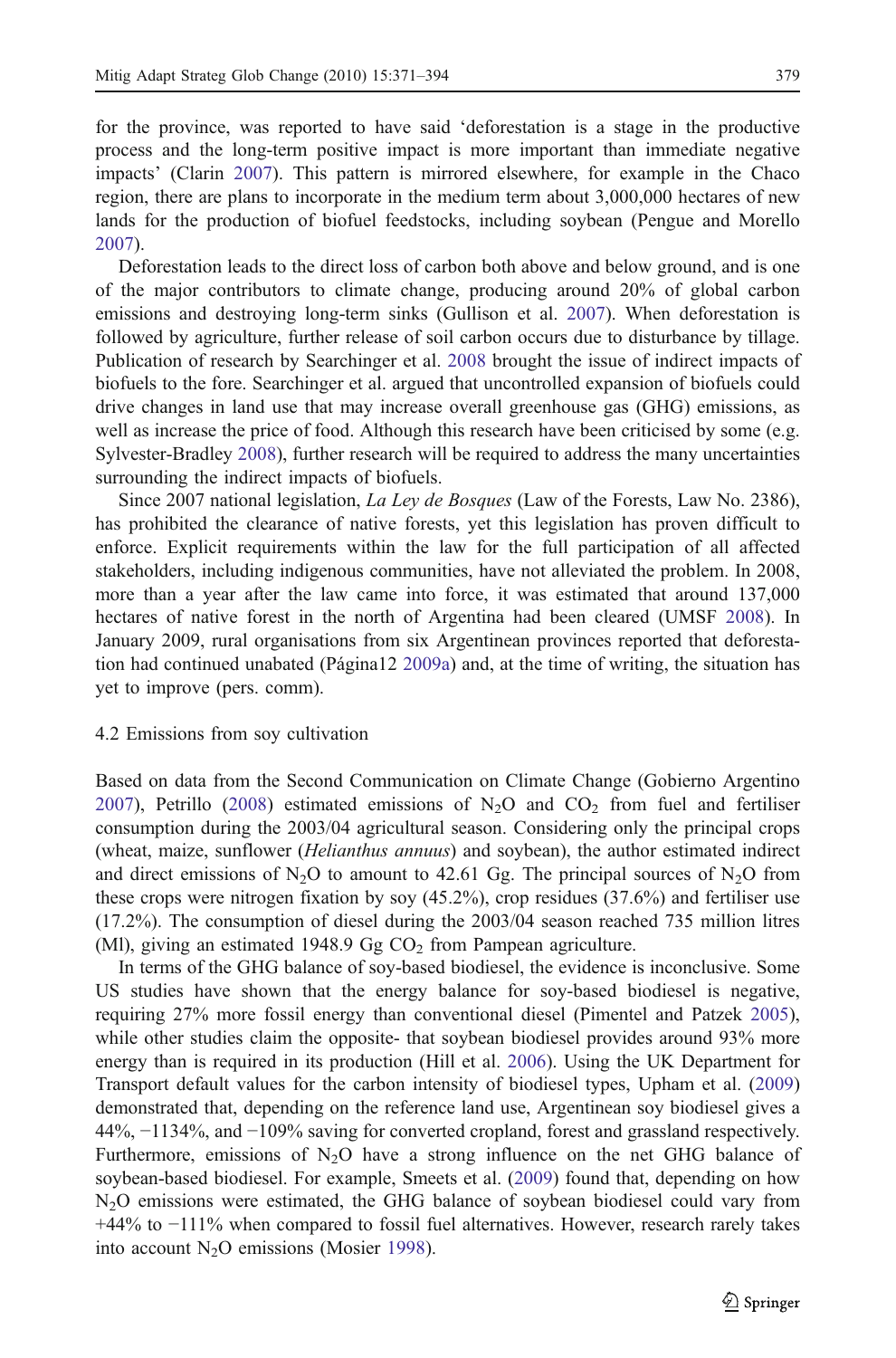Another area of contention with regards to the LCA performance of many biofuels, including soy-based biodiesel, is the issue of co-product allocation. Allocating energy and GHG credits to co-products makes the untestable assumption that substitution takes place, ignoring the net increase in production and effects external to the LCA system boundary (Saynor et al. [2003\)](#page-22-0). For soya this issue is critical. Growing global meat consumption is increasing demand for animal feed and soy is used as a high protein input in livestock feed in many countries. The combination of increasing demand for animal feed and for soy oil for biodiesel production will interact to drive expansion of the soy industry further still.

A country-specific approach to assessing GHG balance is vital when estimating the sustainability impacts of bioenergy systems, yet there have been few studies to date that are specific to Argentina (cf. Dalgaard et al. [2008](#page-19-0); Panichelli et al. [2008](#page-21-0)). One study of emissions from Argentinean soy-based biodiesel was carried out by Panichelli et al. [\(2008](#page-21-0)). This research used an economic allocation approach to analyse the environmental performance of soy-based biodiesel produced in Argentina for export. The study found that the 'agricultural phase' of soy-based biodiesel accounted for more than 80% of global warming potential, primarily due to land use change. The authors concluded that "the global warming potential of biodiesel production in Argentina... is higher than the fossil reference and consequently is not a good choice to mitigate global warming" (p.150). The high global warming potential value was largely attributed to land use change i.e. deforestation and habitat loss.

Van Dam et al. ([2009\)](#page-23-0) also investigated the environmental impacts of large-scale bioenergy production from soybeans. However, this analysis was based in the province of La Pampa, which is not at the heart of Argentina's soy producing region (production is concentrated in the provinces of Buenos Aires, Santa Fe, Cordoba and Entre Rios). The authors found that GHG emission reductions ranged from a 16 to 94% reduction, depending on the lifetime period (20 to 100 years) and original land use (abandoned cropland, nondegraded and degraded grassland). However, the authors caution that the accuracy of the input data is highly variable and call for improvements in field data collection and assessment methodologies (p.1706). Further research on the emissions associated with soybean production, that takes into account local conditions, will be essential in order to fully evaluate the GHG benefits of Argentinean soy-based biodiesel.

# 4.3 No-till agriculture

No-till, or conservation, agriculture involves the growing of crops without traditional tillage to minimise soil disturbance and conserve water and soil. Emphasis is placed on the management of crop residues and special planting equipment is used to sow the soil directly (Lal et al. [2007](#page-20-0)). In addition to erosion control, environmental benefits associated with notill include: energy savings, increased agricultural biodiversity and enhanced soil biological activity (ibid).

The technology has been adopted most enthusiastically in South America, where no-till is used on a continuous basis; Argentina alone comprises some 20% of the world's no-till acreage (Econexus [2009](#page-19-0)), with an estimated 19–20 Mha under no-till in 2008 (AAPRESID [2008\)](#page-18-0). No-till was adopted by Argentinean producers in the 1990s due to increasing concerns about soil degradation, the availability of GM seeds, advances in weed control and reduced cost of agrochemicals (Casas [2003;](#page-19-0) Joensen et al. [2005](#page-20-0)). Despite the purported environmental benefits associated with no-till, Alvarez and Steinbach [\(2009\)](#page-18-0) ascribe the high rate of adoption by Argentine producers to 'economic reasons' (p.2). Research into notill agricultural systems in Argentina has demonstrated some improvements in the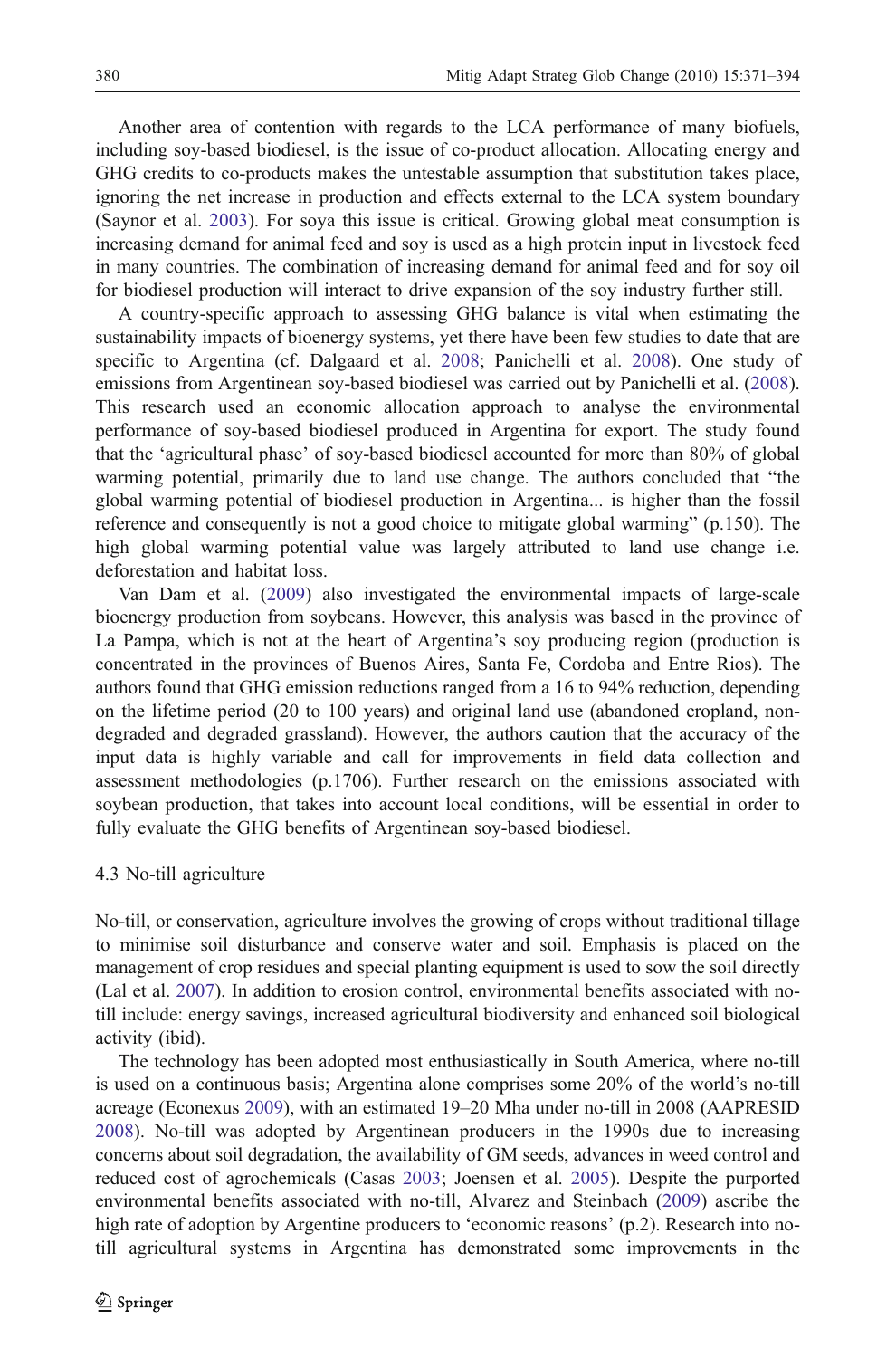conservation of organic matter, enhanced soil water content and water use efficiency (Marraro [2004;](#page-21-0) Alvarez and Steinbach [2009](#page-18-0)). However, in other areas the results are less conclusive; for example, Alvarez and Steinbach [\(2009](#page-18-0)) in a review of field experiments that compared conventional tillage and no-till systems found that other benefits were less conclusive, for example investigations into yields and soil productivity were dependent on the experimental plots and assumptions about soil compaction.

Concerns about climate change have led to increased interest in soil carbon storage and, therefore, in agricultural systems that reduce carbon loss, such as no-till. According to the Intergovernmental Panel on Climate Change (IPCC [2007\)](#page-20-0), conversion from conventional tillage to no-till leads to a 10% increase in the estimated sequestration of carbon in the soil. However, this is not always the case as several studies have shown (e.g. Baker et al. [2007](#page-18-0); Yang et al. [2008;](#page-23-0) Franzluebbers and Studemann [2009\)](#page-20-0). For example, Baker et al. [\(2007](#page-18-0)), through a review of studies that examined carbon sequestration in no-till systems, suggest that sampling protocol may have biased the results. In the majority of the studies they reviewed, soils had been sampled to a depth of 30 cm or less, while the few studies that sampled at deeper levels found that no-till showed no consistent build up of organic carbon in the soil, leading the authors to conclude that the evidence for increased carbon sequestration in no-till systems was not compelling. Emissions of nitrous oxide  $(N_2O)$  may also be higher under no-till soils (IPCC [2007;](#page-20-0) Lal et al. [2007](#page-20-0)), which must be considered in order to develop a more realistic picture of GHG emissions from agriculture (Mosier [1998](#page-21-0); Marraro [2004](#page-21-0)). For example, in 2006 an Argentinean study demonstrated that the average sequestration of carbon was lower than the IPCC estimate and suggested that higher  $N_2O$ emissions in no-till systems in the Humid Pampas might offset the sequestration of carbon within a few decades (Steinbach and Alvarez [2006\)](#page-22-0). Furthermore, there has been little research into what happens during soy defoliation: the Second National Communication on GHG emissions from agricultural activities (Taboada [2004](#page-22-0)) acknowledges "it is assumed that agricultural residues are buried, however, conclusive information does not exist about the possible emissions from the 14 Mha under no-tillage" (p.33).

# 4.4 Pesticide use

Genetically modified Roundup Ready (RR) soy was first cultivated commercially in Argentina during the 1996/97 season. RR soy has been genetically engineered for resistance to glyphosate, the active ingredient in the herbicide Roundup (Duke and Powles [2008](#page-19-0)). Glyphosate is a wide-spectrum herbicide that is used post-emergence; it is classified as 'relatively harmless' due to a lack of residual activity and rapid decomposition to organic components by soil micro-organisms (Qaim and Traxler [2005\)](#page-21-0).

Prior to the introduction of GM soy, weeds led to lower yields and control was expensive and met with only limited success (Tuesca et al. [2007](#page-22-0)). Today, glyphosate is the principal herbicide used in Argentina and accounts for more than 70% of the agrochemicals used in 2007 (ibid). Promoters of the technology argue that a single application of herbicide is sufficient, but other studies have shown that the adoption of GM soy increases both the volume and number of applications of glyphosate (SAyDS [2008\)](#page-22-0). The average concentration of glyphosate applied by producers has also increased over this period, from 48.9% in 1999 to 54.4% in 2008 (CASAFE [2000](#page-19-0), [2008\)](#page-19-0).

In 2008, herbicides had a 68% share of pesticide sales, followed by insecticides (13%), fungicides (11%) and seed treatment fungicides (6%) (CASAFE [2008\)](#page-19-0); see Fig. [4](#page-11-0).

According to the Argentine government, annual sales of glyphosate increased from 13.9 million litres in 1996, when RR soy was first introduced, to more than 200 million litres in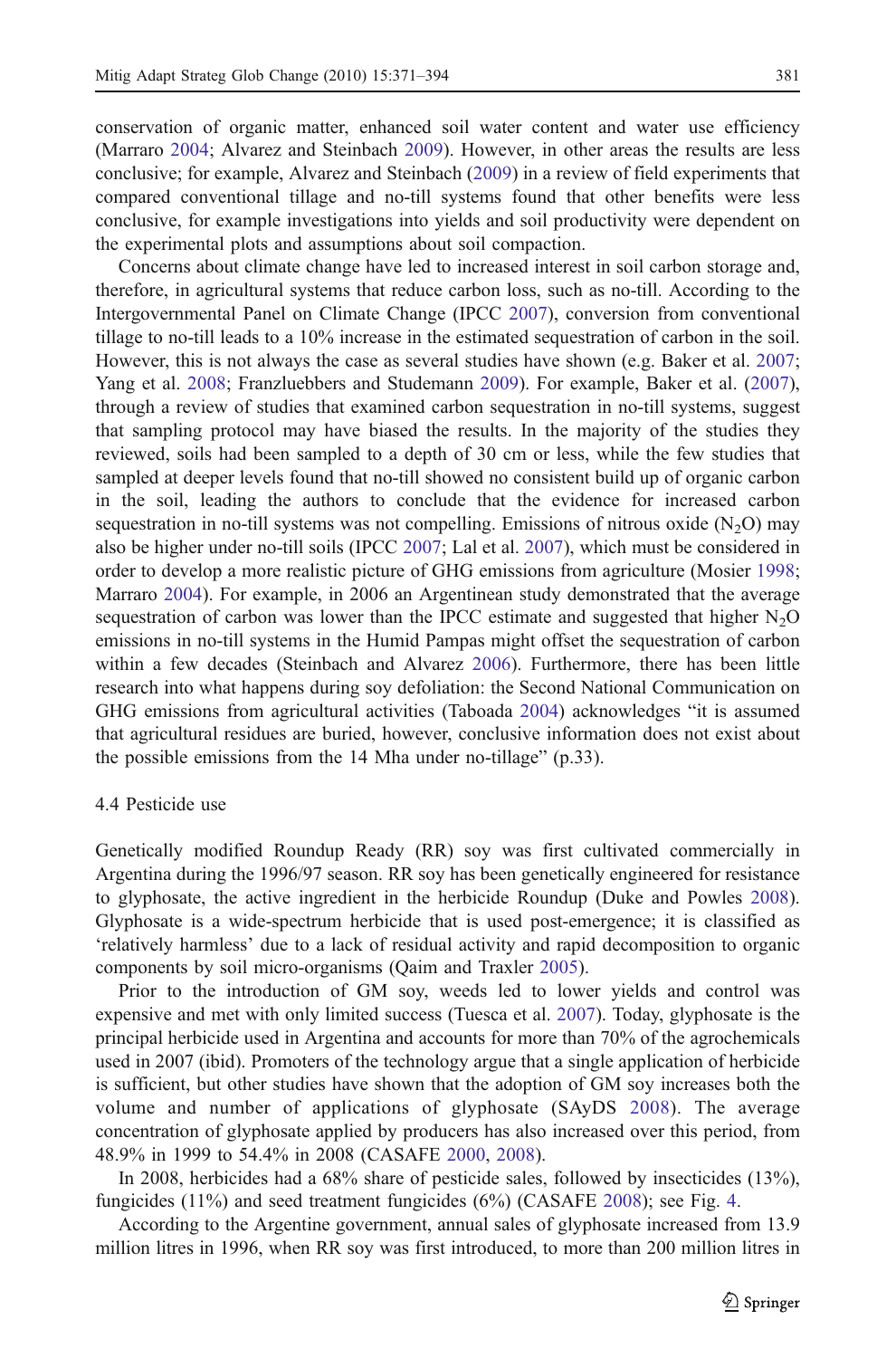<span id="page-11-0"></span>

*Source*: CASAFE (2008)

2009 (Grain [2009\)](#page-20-0). The Argentine market for other herbicides has also increased: in 2000, 28.1 million kg (or l) of herbicides was sold, increasing to 38.8 million kg (or l) in 2007 (CASAFE [2008\)](#page-19-0). The market for insecticides more than doubled between 2000 and 2008; from 11 million kg to 25 million kg respectively (CASAFE [2000](#page-19-0), [2008](#page-19-0)). These data are presented in Fig. 5.

The fall in the use of pesticide use during the 2008/09 agricultural season (shown in Fig. 5) has been attributed to several factors, including the political and financial situation of farmers in that year, but principally due to the increase in the price of many agricultural



*Source:* CASAFE, 2008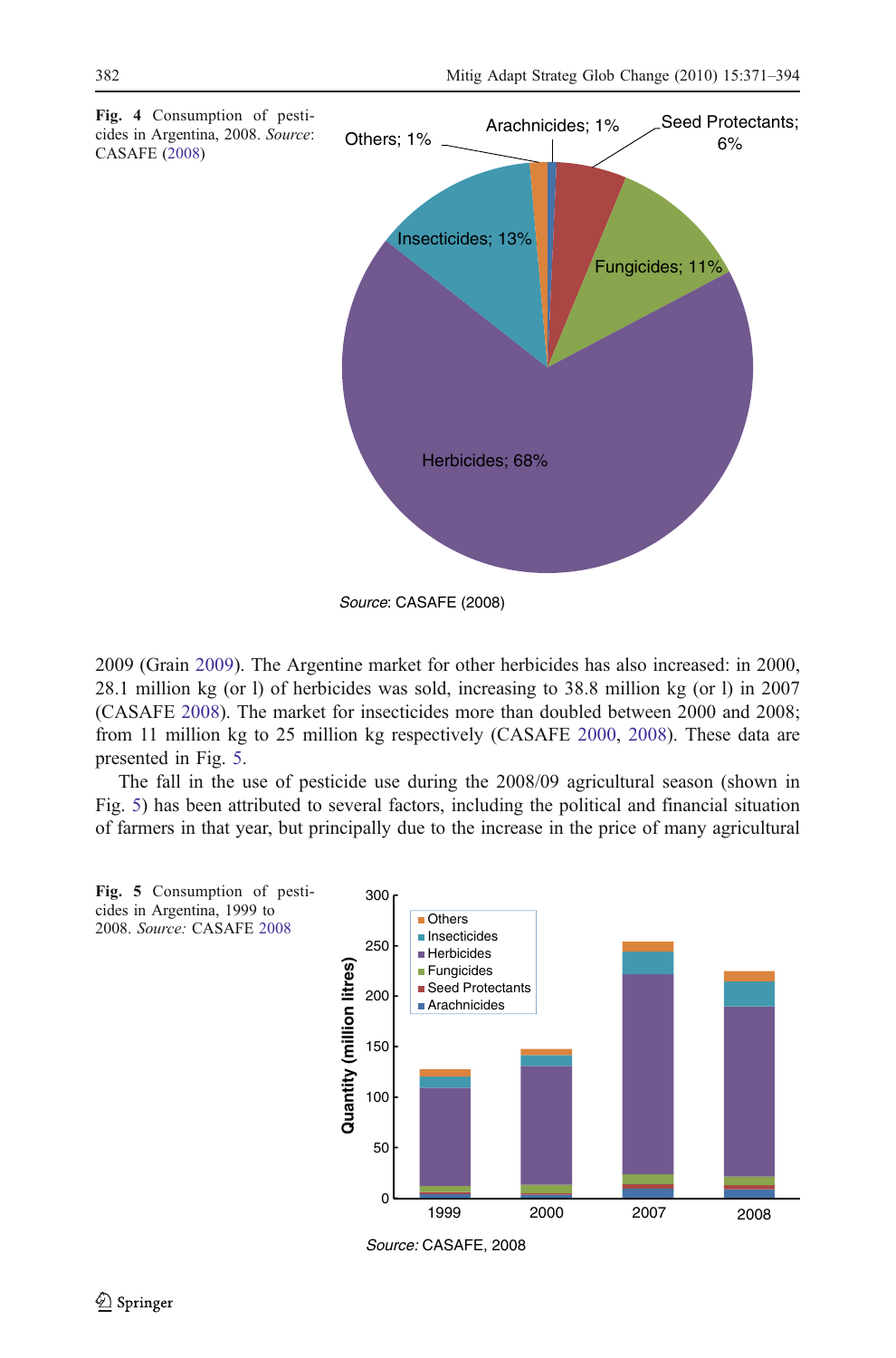inputs (e.g. ASA [2008;](#page-18-0) Garcia [2009\)](#page-20-0). For example, between 2006 and 2008 the price of fungicides increased by more than 120%, while the price of herbicides increased by 97% (CASAFE [2008\)](#page-19-0). The drought in the 2008/09 season also reduced yields, lessening the need for pesticides and particularly for fungicides.

In Argentina, the modification of agricultural systems, through technologies such as NT and the use of GM soy, has led to changes in the composition of weed communities. These changes are not only observed in the quantity of weeds, but also in the increased incidence of some weed species such as Johnson grass (Sorghum halepense) (Faccini [2004;](#page-19-0) Tuesca et al. [2007](#page-22-0); Faccini et al. [2008](#page-19-0)). As a result, recent years have witnessed a substantial increase in the number of farmers, technicians and students seeking advice about how to deal with the increased incidence of weeds (INTA [2003;](#page-20-0) Puricelli et al. [2007](#page-21-0); Tuesca et al. [2007](#page-22-0)). A 2008 communication by the Argentine Government also cautioned about increasing resistance to glyphosate, citing 216 known cases of resistance to one or more family of chemical herbicide (SAyDS [2008\)](#page-22-0).

#### 4.5 Soil quality

The use of fertilisers has traditionally been low in Argentina due to the fertility of the soils, but since the 1990s the use of fertilisers has been increasing steadily (see Fig. 6).

In 2007, fertiliser use reached a peak of 3.7 million tonnes; of this, nitrogenised fertilisers accounted for 1.7 million tonnes and phosphate fertilisers for 1.6 million tonnes (CASAFE [2008\)](#page-19-0). As with pesticides, a marked increase in the prices of inputs led to a fall in the use of fertilisers during 2008.

In the Argentinean Pampas, the intensive cultivation of soybean has led to by steep declines in soil nitrogen (N), phosphorous (P), potassium (K) and sulphur (S) (INTA [2007](#page-20-0)). Of the principal crops produced in Argentina, soybeans have the highest rates of nutrient extraction and, despite the capacity of soybeans to fix nitrogen biologically, nitrogen deficiencies are especially high (Cruzate and Casas [2009\)](#page-19-0). Nutrient balances for the 2008/ 09 growing season estimated that only 50%, 56%, 3% and 43% of the N, P, K and S respectively removed during grain cultivation were replaced through the application of fertilisers (Garcia [2009](#page-20-0)). Declining soil fertility has raised concerns about the long-term physical, ecological and economic sustainability of the region. According to Pengue ([2009\)](#page-21-0) the continuous production of soy is extracting around 1 million tonnes of nitrogen and 300,000 tonnes of phosphorous annually. He estimates the cost of replacing lost nutrients at US\$2,000 million, equivalent to around 20% of export revenue from soy. While maintaining soil fertility is critical to the long-term sustainability of agricultural production,



Fig. 6 Fertiliser use in Argentina, 1988 to 2006. Source: CASAFE [2008](#page-19-0)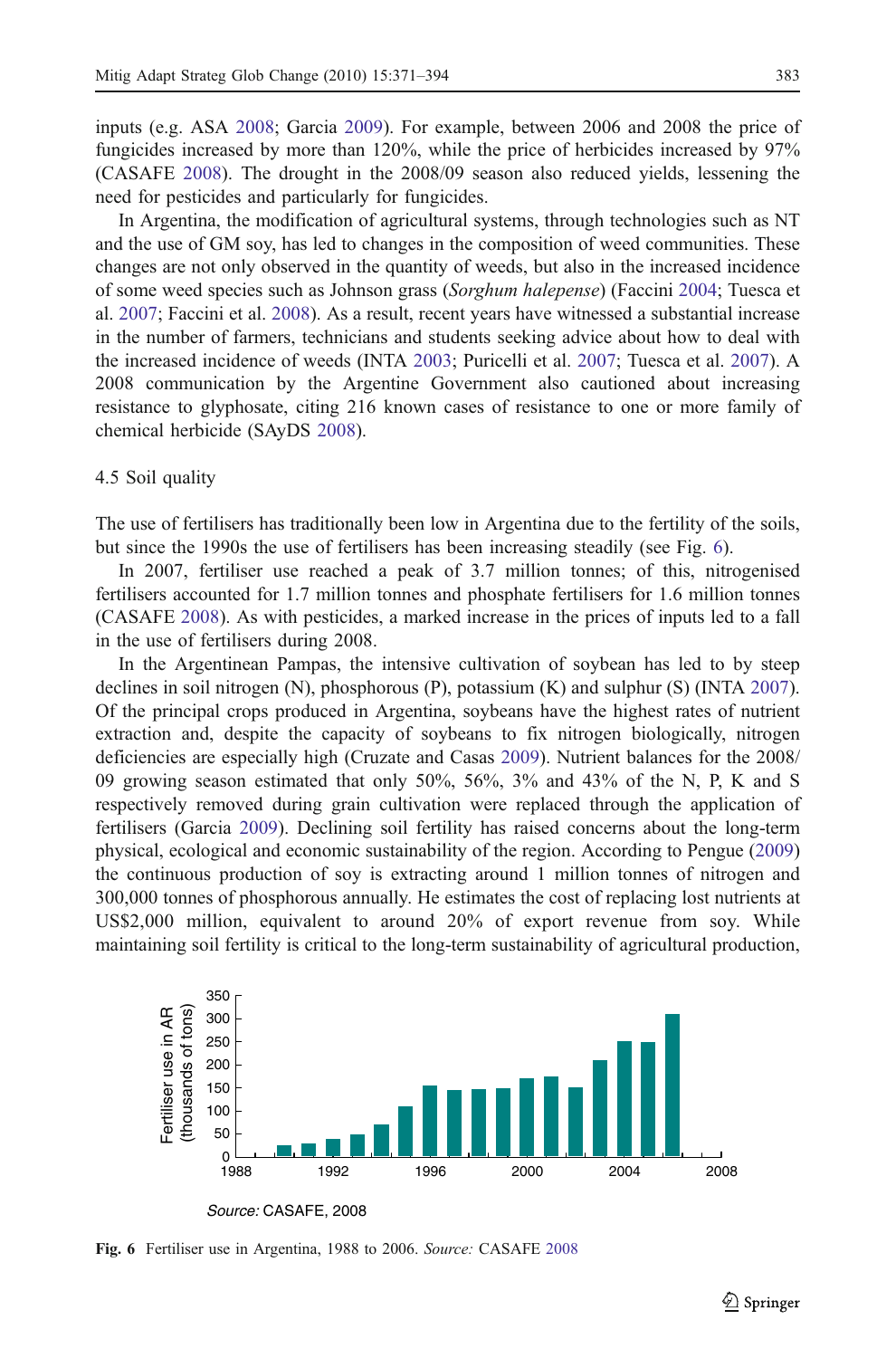it is unlikely to be willing to pay for additional agricultural inputs as long as they can maintain high yields. Under these circumstances, and due to growing global demand for oilseeds, Forjan ([2006\)](#page-20-0) argue that soil fertility losses are likely to continue for the foreseeable.

# 4.6 Water resources

In the Argentinean Pampas, the use of irrigation is not common practice. Although soy has high water requirements during the mid to late growing season, water needs are generally in line with the region's precipitation pattern (Van Dam et al. [2009](#page-23-0)). Water shortages can however impact crop yields; the 2008/09 drought, for example, affected crop production and led to the lowest soy yields for 8 years (MAGyP [2010](#page-21-0)). Continuous agricultural production has left the soil with a reduced capacity to absorb water as it drains from the surface, contributing to flooding in some areas (Marraro [2004;](#page-21-0) Monti [2008\)](#page-21-0) while reducing the capacity of plantations to resist periods of drought in others (Sasal et al. [2008](#page-22-0)).

Water contamination from the use of agrochemicals is thought to be high, but to date there has been only limited research in this area (Van Dam et al. [2009\)](#page-23-0). However, only a limited amount of the agrochemical that is applied reaches the intended recipient, whilst the rest leaches elsewhere, which will have negative impacts on both surface and groundwater quality. Intensive cultivation has also led to declining soil organic matter which in turn has reduced the natural capacity of soils to attenuate contaminants, particularly heavy metals and micronutrients, which may leach into groundwater sources (INTA [2007](#page-20-0)). Furthermore, research has also raised concerns that current agricultural practices, which rely heavily upon continuous additions of glyphosate, may alter the structure and function of many natural aquatic environments (Perez et al. [2007](#page-21-0)). As water quality is highly spatially variable, more research is needed to determine the impacts of agricultural production on local water quality

### 4.7 Conventional breeding: an alternative to GM?

Panichelli et al. ([2008\)](#page-21-0) acknowledged some of the negative impacts of soybean cultivation and to address these impacts proposed an increase of 10% in the soybean yield, whilst keeping the inputs constant. As already noted, 98% of soy in Argentina is GM, but Steinbrecher and Lorch [\(2008](#page-22-0)) state that "none of the existing GM crops in commercial cultivation are engineered specifically for yield increases" and that instead it is conventional breeding that has led to higher yielding varieties. Given that current varieties are probably close to their yield ceiling, a sharper yield increase could be achieved by changes in agricultural practices. For example, agro-ecological practices, such as using green manures, contour grass-strips and in-row tillage, have been shown to lead to yield productivity increases of 50% as compared to conventional intensive monoculture systems. If practices remain the same, including the use of GM herbicide tolerant crops, the only possible avenue for yield improvement is to breed higher yielding varieties and then to genetically engineer them for herbicide tolerance or to cross them into current herbicide tolerant lines.

The yield lag observed for many GM crops may partly be the result of the time lag between the development of a new conventional variety and the development of a GM version of that variety. However, it has been shown that some varieties of GM soybean actually had a yield decrease compared to their non-GM isolines (Benbrook [2001\)](#page-19-0). Another study showed that RR soy would only yield as well as conventional varieties if manganese were added to the soil (Gordon [2007\)](#page-20-0). According to data from the American Soybean Association, US soy yields increased on average (in kg/ha) by 1.16% per year between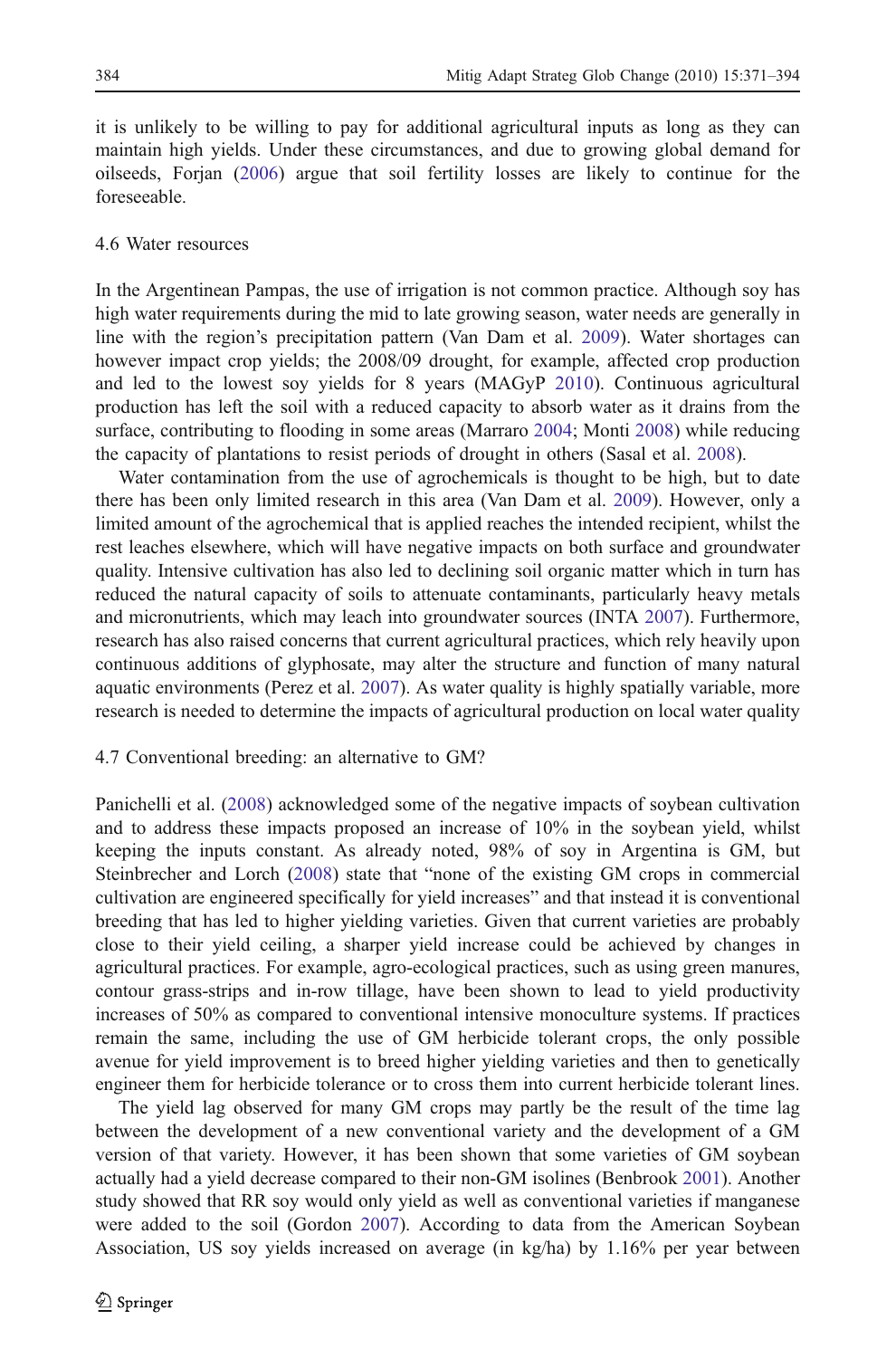1986 and 2007. Before the introduction of GM in 1997, the annual yield increase was 1.53%, but since then it has dropped to 0.64% (Steinbrecher and Lorch [2008\)](#page-22-0).

#### 5 Social impacts of soy production

Three principles within the field-testing version of the RTRS Principles and Criteria (RTRS [2009b](#page-22-0)) cover the socio-economic impacts of soy production: Principle 1 (Legal Compliance and Good Business Practice), Principle 2 (Responsible Labour Conditions) and Principle 3 (Responsible Community Relations). In this section, we examine the socio-economic impacts of soy production in Argentina, focusing on the impacts on rural communities and rural livelihoods.

# 5.1 Human health impacts

The Argentinean soy revolution of the past 20 years has been accompanied by the increased use of agrochemicals, applied either by aerial and terrestrial spraying, which has had negative health impacts on rural communities. Epidemiological studies of long-term exposure to pesticides are lacking in Argentina; in 2004, a World Bank/ FAO study reviewed three national registers and found that the lack of information was due to an absence of human resources and/ or training of health professionals on keeping records, as well as a lack of transparency. The report concluded that there was no epidemiological information or registers about the negative effects on human health of pesticides in Argentina. Furthermore, there has been no review of the national legislation related to pesticides and toxicity categories since 1996 (WB/FAO [2004](#page-23-0), FODEPAL [2005\)](#page-20-0). However, vast anecdotal evidence from rural communities has pointed to a high incidence of cancers, skin and respiratory diseases in people living near crop-spraying areas (GRR [2009](#page-20-0)), while scientific studies have provided evidence of increased birth malformations in soy producing regions (Benachour et al. [2007](#page-18-0); Benítez-Leite et al. [2009\)](#page-19-0). The most frequent type of toxic exposure in rural communities in Argentina can result in chronic illnesses from long or constant exposure to low quantities of agrochemicals. This type of contamination is difficult to diagnose, which makes it harder for communities to provide irrefutable evidence to support any complaints they make (GRR [2009\)](#page-20-0). Andrés Carrasco, a senior scientist at the research institute CONICET (Consejo Nacional de Investigaciones Científicas y Técnicas) currently researching the impacts of glyphosate, compared the situation in Argentina to a "massive eco-toxicological experiment" (Página12 [2009b](#page-21-0)). An increasing body of evidence demonstrates that despite laws in some provinces that ban the spraying of pesticides within 3,000 m of communities (e.g. Ley 11273 de la Provincia de Santa Fe), aerial fumigations continue unabated with deleterious effects on the health of communities (GRR [2009](#page-20-0); Página12 [2009a\)](#page-21-0).

# 5.2 Rural livelihoods

Over the past 20 years, the Argentine government has undertaken three National Agricultural Censuses (INDEC [1988,](#page-20-0) [2002](#page-20-0), [2008](#page-20-0)). During the last census the Government experienced data collection difficulties, with many producers refusing to collaborate (CDN [2009\)](#page-19-0). As of November 2009, the Government was obliging producers to provide a certificate of compliance with the census or face financial penalties (ibid). However, the data set remains incomplete for most regions and thus we draw here only on the first two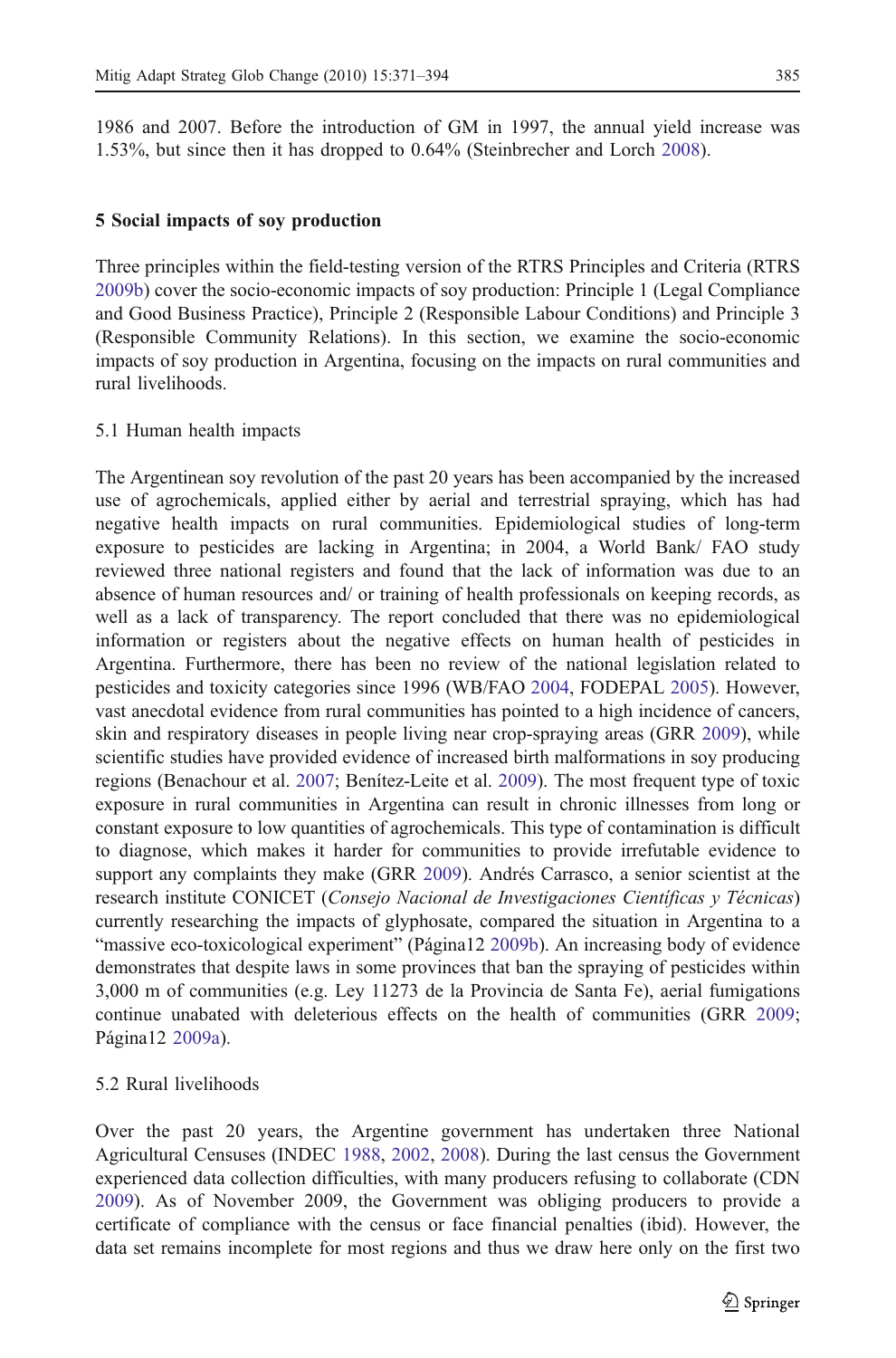agricultural surveys. The last complete census was carried out in 2002, when total soya cultivation accounted for less than 11 million hectares, and indicated a massive exodus from rural to urban areas (see Table 2) with the number of rural workers declining from more than 1 million in 1988 to 775,000 in 2002.

Between 1988 and 2002, an estimated 60,000 small and medium farmers left the agricultural sector (Giarracca and Teubal [2002\)](#page-20-0) and, although complete figures have yet to be published, early reports indicate that in the 6 years since the last agricultural census, the number of farms has declined by almost 57,000 (Momento24 [2009\)](#page-21-0). The intensification, mechanisation and specialisation of agriculture has led to a reduction in the labour force; whereas small farms may create 1 job per 8 hectares, mechanised plantations may employ as few as 1 person per 200 hectares (Dros [2004;](#page-19-0) Van Dam et al. [2008\)](#page-23-0). The specialisation of agriculture has also increased highly-qualified human capital within Argentina, again facilitating production on a larger scale. Migration from rural to urban areas is likely to occur when farmers, agricultural workers and their families, find they can no longer make a living from the land and there is anecdotal evidence of population increases in city slums due to land use change (Página12 [2009c\)](#page-21-0). There have also been reports of smaller farmers being driven off their land, often under threats and violence (Página12 [2007](#page-21-0)). The rural exodus has led to the weakening of rural communities, with the subsequent loss of traditional livelihoods, knowledge and production schemes (Manuel-Navarette et al. [2009](#page-21-0)).

Another recent phenomenon affecting rural livelihoods is the increase in land rented to well-capitalised enterprises. These companies are managed by investment groups, or *pooles* de siembra, many of which have links with the agrochemical industry. The pooles de siembra are attracting investment as land price increases and people begin to invest and speculate more in land. According to the Federación Agraria Argentina, the local production chain, and thus food security, is greatly affected by these investment groups, whose focus is on the production of commodities rather than food for local populations (Federación Agraria [2007\)](#page-19-0). More research is needed on the impact of the pooles de siembra on the agricultural sector and rural social structures in particular.

### 5.3 Other social impacts

In Argentina, there are concerns that the current focus on the production of agricultural commodities is threatening food sovereignty, with reports of declining beef and dairy production and of an imminent need to import wheat (cf. Mercopress [2009](#page-21-0); Wasilevsky [2009\)](#page-23-0). Although the agricultural sector produces more food than is required by the

| Agricultural census                          | Year        |             |
|----------------------------------------------|-------------|-------------|
|                                              | 1988        | 2002        |
| Total rural workers                          | 1,032,121   | 775,296     |
| Quantity of productive farms                 | 421,221     | 317,816     |
| Total surface of productive farms (hectares) | 177,437,398 | 171,331,163 |
| Average surface productive farms (hectares)  | 421         | 538         |
| Number of cattle                             | 47,075,156  | 46,964,059  |
| Surface cultivated with oil seeds (hectares) | 4,328,847   | 10,835,300  |

Table 2 Argentinean agricultural census, 1988 and 2002

Source: INDEC [2002](#page-20-0)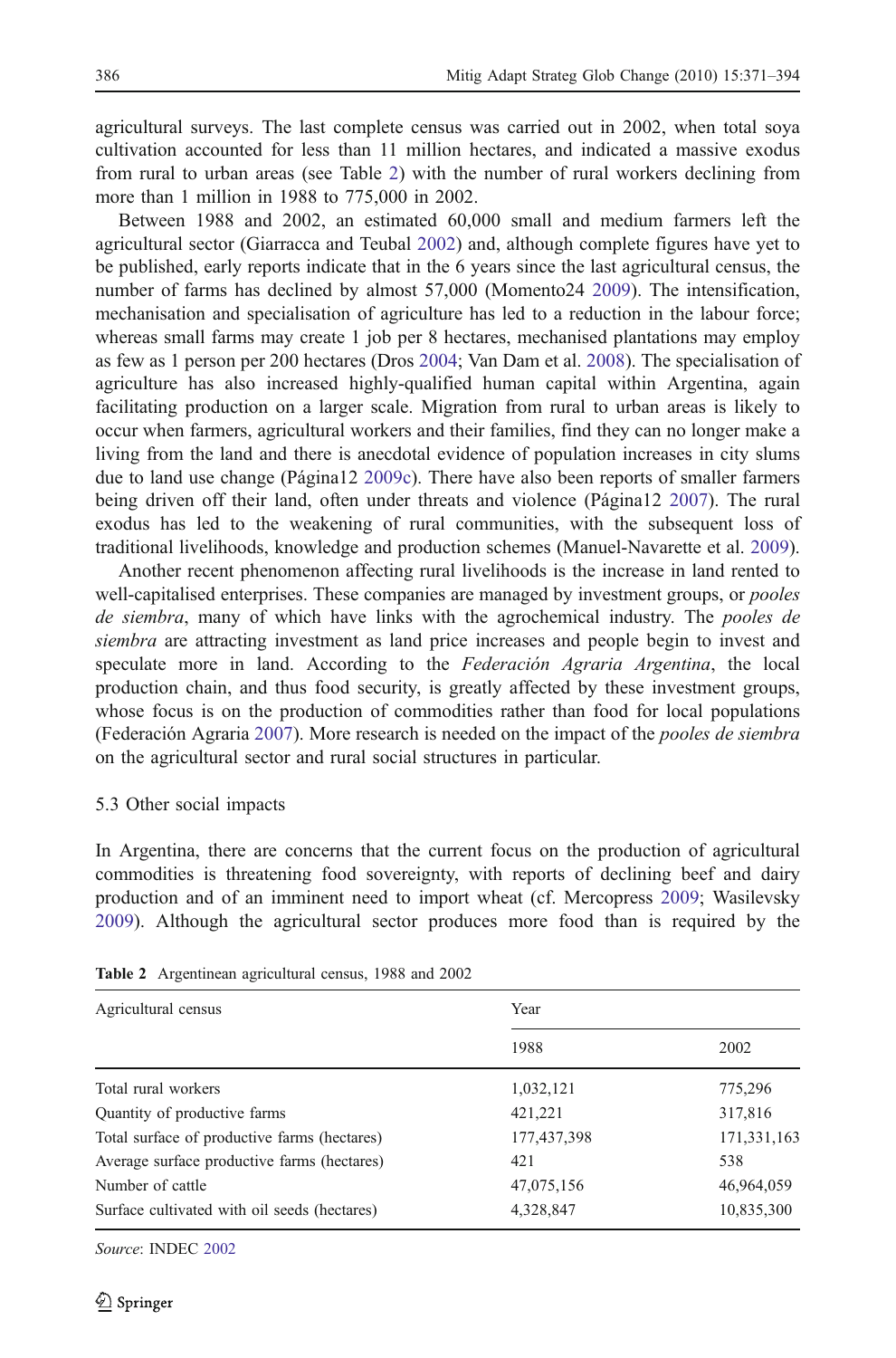Argentine population (Lamers et al. [2008](#page-20-0)), if soy cultivation displaces vital foodstuffs then its expansion poses a genuine threat to food security. More research is needed on the potential impacts on food security in Argentina of increased global demand for biofuels.

Land use change, driven by agricultural expansion, has led to the degradation of critical ecosystem services, which inevitably has negative impacts on rural communities. In February 2009, Tartagal, a community in Salta, was hit by a landslide, which killed two people and left thousands homeless. An official report into the disaster concluded that human activities, including forest loss (to both the agricultural and timber industries), extractive industries and civil infrastructure projects, had led to the disaster. The report called for urgent work to enhance the region's sustainability, including reforestation, a halt to oil exploration and strict controls over deforestation. According to reports, the Provincial Government however dismissed these findings, insisting that the disaster had been caused by natural factors (Página12 [2010](#page-21-0)). In addition to the loss of ecosystem services, there are unofficial reports of indigenous communities, such as the Wichi, the last hunter-gatherer culture in Argentina, being forced to leave their land and livelihoods, threatened by the advance of agriculture (Página12 [2008\)](#page-21-0). Deforestation has also led to the increased incidence of some diseases including leishmaniasis, hanta virus and dengue fever mainly related to deforestation in regions where land is being converted to the production of soy (Salomon et al. [2006](#page-22-0); Seijo [2008](#page-22-0)).

# 6 Can the RTRS promote 'responsible' soy production in Argentina?

Growing concern about the impacts of biofuel crop cultivation has led to calls for global certification of biofuels in order to ensure that their production is sustainable. In the UK, for example, one of the few countries to have reporting requirements, suppliers are not required to report on biofuel origins, carbon savings or sustainability. In July 2009, the UK Renewable Fuels Agency reported that only 24% of biofuel supplied in the first year of supply to UK forecourts had met the Government's target for sustainability, as compared to the 30% target for 2008/09 (RFA [2009a\)](#page-22-0). Soy-based biodiesel represented 35% of the total biofuel supplied to UK forecourts, much of this imported from the US (RFA [2009b](#page-22-0)), although much of this is thought to have come from Argentina and then been re-exported.

Without sufficient evidence of the sustainable cultivation of biofuel feedstocks, the promotion of biofuels by industrialised countries cannot confer genuine carbon savings, and therefore must be considered premature. In response to the Gallagher Review (RFA [2008](#page-22-0)), which highlighted the lack of evidence regarding the indirect impacts of biofuel production, the UK Transport Minister announced in January 2009 revisions to the UK target for biofuels used in road transport fuels. The rate of increase of the Renewable Transport Fuel Obligation (RTFO) has been reduced to reach 5% in 2013/14 rather than in 2010/11. However, the recent publication of the UK Low Carbon Transition Plan increases this target once more to 10% by 2020 (HM Government [2009\)](#page-20-0); we argue that the evidence presented in this paper shows that this may be too much, too fast.

The institutional challenges to a sustainable EU biofuel supply are also being underestimated. Certification schemes presume well-functioning institutions for environmental protection and monitoring, which often do not exist. Within Argentina, the enforcement of environmental legislation has proven to be difficult, as efforts to enforce the Ley de Bosques demonstrate (this paper). In producer countries, like Argentina, that prioritise economic development over sustainability, the absence of strong institutions to enforce environmental legislation should come as no surprise. The RTRS, or indeed any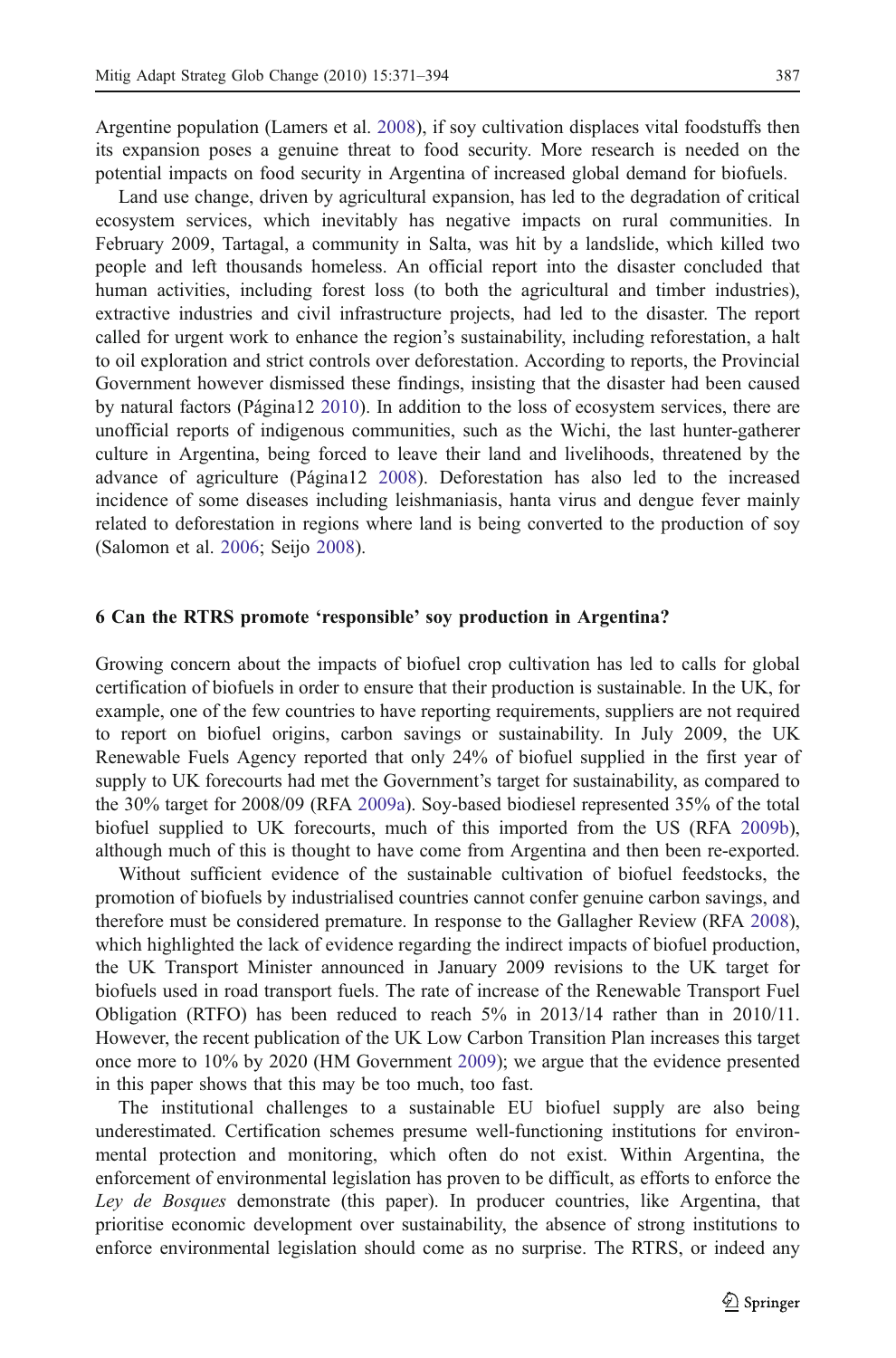other certification scheme, proposes a chain of custody approach to control the supply chain and ensure the enforcement of environmental legislation. However, the OECD, in a study dedicated to the sustainable development of biofuels, warned that "enforcement and chainof-custody control could prove to be an enormous challenge, as recent experiences with the certification of wood products has shown... Though theoretically possible reliance on certification schemes to ensure the sustainable production of biofuels is not a realistic safeguard" (Doornbosch and Steenblik [2007\)](#page-19-0).

The standards proposed (see Table [1](#page-3-0)) aim to reduce the use of agrochemicals on GM soy and the subsequent impacts on human and animal health and the environment. However, due to the method and intensity with which GM soybean monocultures are cultivated in Argentina, there is an increasing need to use more pesticides. Furthermore, the emergence of further resistance to glyphosate would lead to a dramatic increase in the use of pesticides, reducing producers' profit margins and yields and worsening the environmental and social impacts associated with soy production. It is difficult to see how pesticide reduction can be achieved by either voluntary or mandatory sustainability standards, given the need for industry and producers to increase yields to the detriment of all else. Furthermore, the cultivation of macro impacts such as GHG calculations, population displacement and soil demineralisation, cannot be dealt with by the RTRS scheme alone.

Within Argentina, the direct and indirect environmental and social impacts associated with the production of GM soybean in Argentina have been overlooked and are underresearched. Current studies that examine the life cycle emissions associated with the production of soy could be considered flawed, all too often based on baseline data little suited to the vast range of Argentine geographies, with their different soil types, vegetation and water resources. The absence of research on the emissions of nitrous oxide from agriculture in Argentina is also alarming, while the issue of co-product allocation is likely to remain controversial and unresolved for the foreseeable. Research on the emissions associated with biofuels is vital to ensure that the production of biofuels is limited to cases where it confers genuine GHG savings.

The direct and indirect impacts associated with land use change are also a cause for concern and broad certification schemes are unlikely to be able to address them. Direct impacts include the loss of ecosystem functions, which are important both at a local and global level particularly as a means to mitigate climate change. Where native habitats are converted to agriculture, researchers have raised concerns about the suitability of the soil for the intense production of soybean as such soils are often fragile and prone to erosion. Links between the price of soy and rate of forest destruction in Argentina also highlight the dangers of further increasing international demand for soybeans through the development of global biofuel markets (Grau et al. [2005](#page-20-0); Pengue [2009](#page-21-0)). Furthermore, the use of agrochemicals is, as we have shown, associated with negative effects on ecosystems and human health.

With regard to the social consequences of soybean production, we conclude that the RTRS cannot provide the necessary guarantees to those farmers who opt for more sustainable production systems that they will be economically protected by the state. Certification schemes alone will not be enough to create the appropriate public policies that will protect the health and food security of citizens or to provide the cultural and economic incentives to encourage citizens to remain in rural areas dominated by soybean production. Nor can certification schemes be allowed to substitute for sound long-term policy development. In spite of the short-term economic gains conferred on a minority of stakeholders, the losses will be felt by the majority in both the short and longer term.

A major impediment in writing this paper more specific has been the absence of quantitative empirical data on the effects of agrochemicals on the environment and human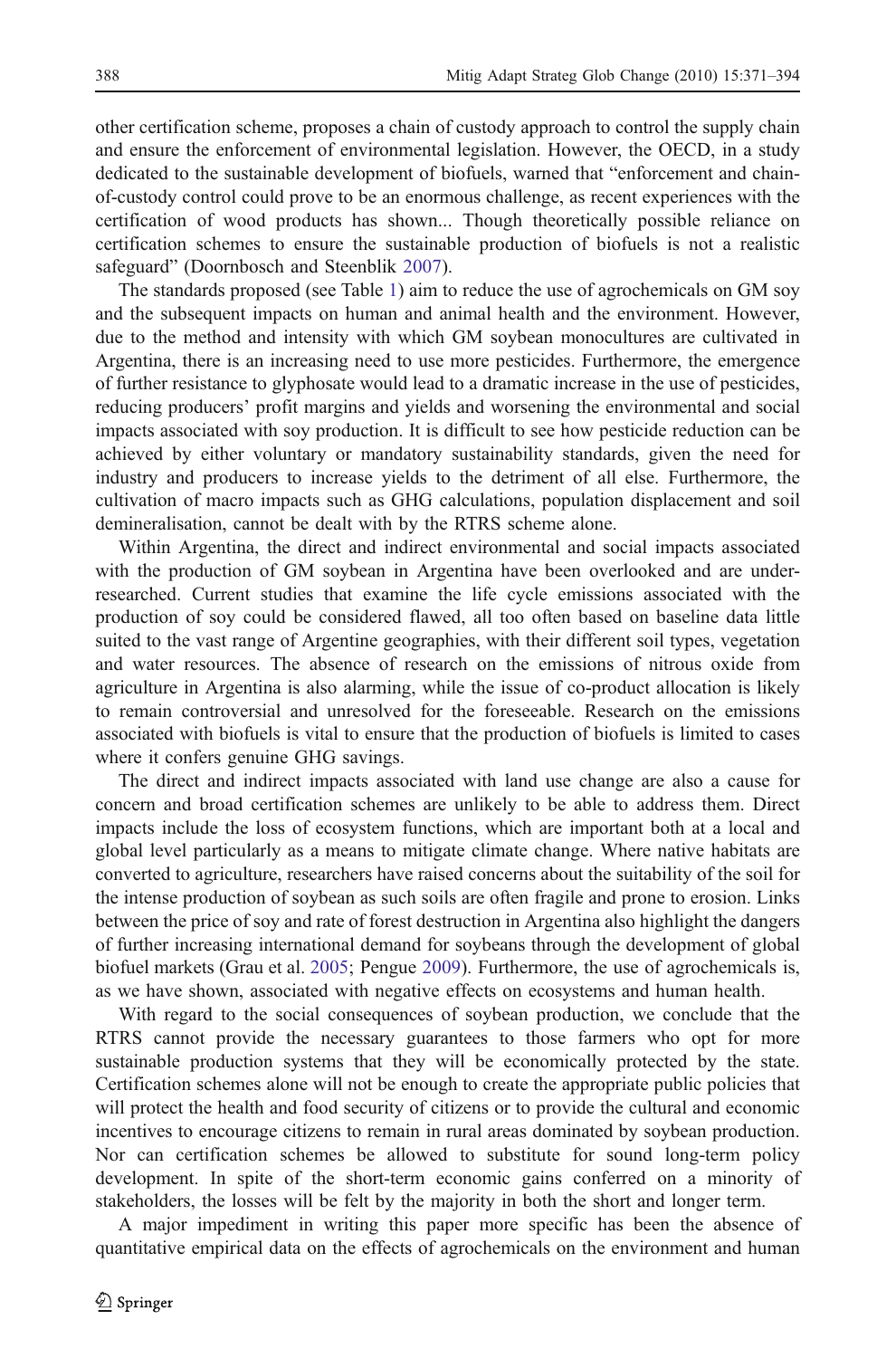<span id="page-18-0"></span>health, and the impacts of agricultural intensification on current population shifts. Furthermore, there is a lack of research relating to the impacts of a shift to soy production on food production in Argentina. Yet, such research is vital if certification schemes are to guarantee that biofuels production is restricted to situations where a genuine carbon saving can be demonstrated. A meaningful contribution to local livelihoods should also be a prerequisite for such schemes. Going down this path without doing the research could lead to irreparable damage to fragile ecosystems and the communities that depend on them.

A discussion of the institutional and economic conditions that underlie the present expansion of soy in Argentina is outside the scope of this paper and nor was there space to review certification standards other than those of RTRS. However, we note that existing environmental legislation is widely ignored within Argentina and there is no obvious reason why this situation should change in the foreseeable future.

# 7 Conclusions

This paper has highlighted the negative environmental and social impacts of the production of one biodiesel feedstock, soybean, on one producer country, Argentina. We have shown that in practice the political, social and economic conditions in producer countries can present significant obstacles to 'responsible' production. Furthermore, experience suggests that certification schemes, however well-meant, are unlikely to be able to address these issues. While the political, environmental and social conditions will vary according to feedstock and producer country, it is clear that there is much that is not yet understood about the impacts associated with the production of agricultural feedstocks and that further research, specific to local contexts, is urgently required. For Argentina, the development of LCAs that are specific to the production of feedstocks in different regions is a research priority. LCA should be carried out using data obtained in situ and not through computer modelling using standard data. The inclusion of geo-physical variables, inputs such as fertilisers and herbicides and the direct and indirect impacts related to land use change, will be vital to ensure that such studies adequately reflect the system being modelled. Finally, when answering the question of whether certification schemes are able to address the negative impacts of soy cultivation, we conclude that, at present, such schemes are unlikely to address the detrimental impacts of the additional demand generated by biofuels.

Acknowledgements The authors would like to thank two anonymous reviewers for their constructive suggestions on the manuscript.

# References

- AAPRESID (2008) Environmental and productive quality management in conservation agriculture. Argentinean No-Till Farmers Association, Rosario
- Alvarez R, Steinbach HS (2009) A review of the effects of tillage systems on some soil physical properties, water content, nitrate availability and crop yield in the Argentine Pampas. Soil Tillage Res 104:1–15
- ASA (2008) El glifosato alcanza 6,30u\$s/ l. Asociación Semilleros Argentinos. Available at: [http://www.asa.](http://www.asa.org.ar/vertext.asp?id=412) [org.ar/vertext.asp?id=412](http://www.asa.org.ar/vertext.asp?id=412)
- Baker JM, Ochsner TE, Venterea RT, Griffis TJ (2007) Tillage and soil carbon sequestration: what do we really know? Ag Ecosys Env 118(1–4):1–5
- Benachour N, Sipahutar H, Moslemi S, Gasnier C, Travert C, Séralini GE (2007) Time and dose-dependent effects of roundup on human embryonic and placental cells. Arch Environ Contam Toxicol 53:126–133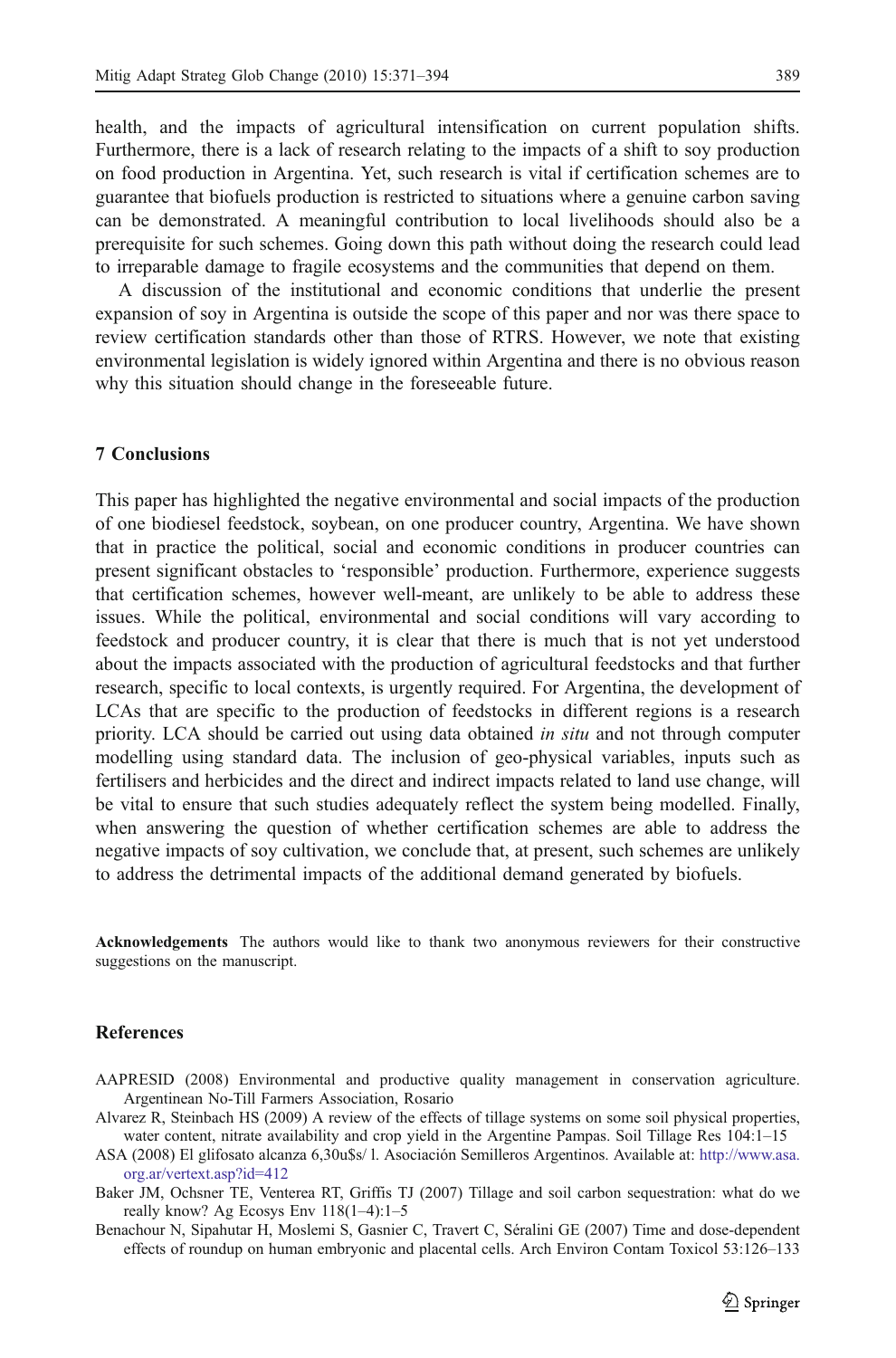- <span id="page-19-0"></span>Benbrook C (2001) Troubled times amid commercial success for roundup ready soybeans: glyphosate efficacy is slipping and unstable transgene expression erodes plant defenses. Ag BioTech InfoNet Technical Paper 4. Available at: <http://www.mindfully.org/GE/GE2/RRS-Troubled-Benbrook.htm>
- Benítez-Leite S, Macchi ML, Acosta M (2009) Malformaciones congénitas asociadas a agrotóxicos. Base de Investigaciones Sociales-Universidad Nacional de Asunción Séptima Región Sanitaria, Encarnación Ministerio de Salud Pública. BASEIS Documento de Trabajo, 120-2009
- Boix LR, Zinck AZ (2008) Land use planning in the Chaco Plain. Part 1: evaluating land use change options to support crop diversification in an agricultural frontier area using physical land evaluation. Env Mgt 42:1043–1063
- CAER (2008) Outlook for the Argentine biodiesel industry. Cámara Argentina de Energías Renovables (CAER), Buenos Aires, Argentina. Available at: [http://www.argentinarenovables.org/ingles/informes\\_](http://www.argentinarenovables.org/ingles/informes_estudios_ensayos.php) [estudios\\_ensayos.php](http://www.argentinarenovables.org/ingles/informes_estudios_ensayos.php)
- Cafiero M, Llorens J (2003) Argentina Robada. Editorial: Ediciones Macchi, Buenos Aires
- CASAFE (2000) Mercado Argentino de Productos Fitosanitarios 1999–2000, Estadísticas del Mercado de Fertilizantes en Argentina, Cámara de Sanitarios Agropecuarios y Fertilizantes y Estadísticas (CASAFE). Available at: <http://www.casafe.org.ar/estad/Inf2000.htm>
- CASAFE (2008) Mercado Argentino de Productos Fitosanitarios 2007–2008. Estadísticas del Mercado de Fertilizantes en Argentina, CASAFE. Available at: <http://www.casafe.org.ar/estad/m2008/m2008.htm>
- Casas R (2003) Historia del suelo Pampean: sustentabilidad de la agricultura en la región pampeana. INTA, EEA Castelar, Argentina. Available at: [http://www.inta.gov.ar/balcarce/info/documentos/recnat/suelos/](http://www.inta.gov.ar/balcarce/info/documentos/recnat/suelos/casas.htm) [casas.htm](http://www.inta.gov.ar/balcarce/info/documentos/recnat/suelos/casas.htm)
- CDN (2009) Pedido de informes al poder ejecutivo sobre el censo agropecuario nacional 2008. Cámara de Diputados de La Nación, Proyecto de Resolución. Available at: [http://www1.hcdn.gov.ar/proyxml/](http://www1.hcdn.gov.ar/proyxml/expediente.asp?fundamentos=si&numexp=0274-D-2009) [expediente.asp?fundamentos=si&numexp=0274-D-2009](http://www1.hcdn.gov.ar/proyxml/expediente.asp?fundamentos=si&numexp=0274-D-2009)
- Clarin (2007) El impacto de la Deforestación en la Porción Salteña de las Yungas. Clarín Sociedad, 26 de Septiembre de 2007. Available at: [http://www.fceqyn.unam.edu.ar/icades/index.php?option=com\\_content&](http://www.fceqyn.unam.edu.ar/icades/index.php?option=com_content&task=view&id=395&Itemid=86) [task=view&id=395&Itemid=86](http://www.fceqyn.unam.edu.ar/icades/index.php?option=com_content&task=view&id=395&Itemid=86)
- COM (2003) Directive 2003/30/EC of the European Parliament and of the council of 8 May 2003 on the promotion of the use of biofuels or other renewable fuels for transport, L123/42. Official Journal of the European Union, 17 May 2003
- COM (2005) European Commission Biomass Action Plan/ Communication from the Commission Brussels, 7 Dec 2005, COM (2005) EC/1 2005
- COM (2009) Directive 2009/28/EC of the European Parliament and of the Council on the promotion of the use of energy from renewable sources. Brussels, 5 June 2009, COM(2009)
- Cruzate GA, Casas R (2009) Extracción de nutrientes en la agricultura Argentina. Instituto de suelos, CIRN, INTA. Available at: <http://www.inta.gov.ar/suelos/>
- Dalgaard R, Schmidt J, Halberg N, Christensen P, Thrane M, Pengue WA (2008) LCA of soybean meal. Int J LCA 13(3):240–254
- Defensoria del Pueblo Provincia de Santa Fe (2007) Resolución 055: La presentación efectuada por el Centro de Proteccion a la Naturaleza que tramita por Expediente No 01004/40436/06
- Doornbosch R, Steenblik D (2007) Biofuels: is the cure worse than the disease? Discussion paper for the OECD Round Table on Sustainable Development. Available at [http://media.ft.com/cms/fb8b5078-5fdb-](http://media.ft.com/cms/fb8b5078-5fdb-11dc-b0fe-0000779fd2ac.pdf)[11dc-b0fe-0000779fd2ac.pdf](http://media.ft.com/cms/fb8b5078-5fdb-11dc-b0fe-0000779fd2ac.pdf)
- Dros JM (2004) Managing the soy boom: two scenarios of soy production expansion in South America. AIDEnvironment, Amsterdam
- Duke SO, Powles SB (2008) Glyphosate: a once in a century herbicide. Pest Mgt Sci 64:319–325
- Econexus (2009) Agriculture and climate change: real problems, false solutions. Available at: [www.](http://www.exonexus.info) [exonexus.info](http://www.exonexus.info)
- Ekboir J, Parellada G (2002) Public-private interactions and technology policy in innovation processes for zero tillage in Argentina. In: Byerlee D, Echeverria RG (eds) Agricultural research policy in an era of privatisation. CABI, Oxford
- Faccini D (2004) Los cambios tecnológicos y las nuevas especies de malezas en soja. Agromensaje Nº 4 de la Facultad de Ciencias Agrarias de Rosario, Argentina. Available at [http://www.produccionbovina.com/](http://www.produccionbovina.com/produccion_y_manejo_pasturas/pasturas_combate_de_plagas_y_malezas/30-cambios_tecnologicos_y_nuevas%20especies_de_malezas_en_soja.htm) produccion y manejo\_pasturas/pasturas\_combate\_de\_plagas\_y\_malezas/30-cambios\_tecnologicos\_y\_ [nuevas%20especies\\_de\\_malezas\\_en\\_soja.htm](http://www.produccionbovina.com/produccion_y_manejo_pasturas/pasturas_combate_de_plagas_y_malezas/30-cambios_tecnologicos_y_nuevas%20especies_de_malezas_en_soja.htm)
- Faccini D, Puricelli E, Ferrari S (2008) Control de *Iresine diffusa* con herbicidas post-emergentes. Revista agromensajes de la Facultad de Ciencias Agrarias UNR, Argentina. Available at [http://www.fcagr.unr.](http://www.fcagr.unr.edu.ar/Extension/Agromensajes/25/5AM25.htm) [edu.ar/Extension/Agromensajes/25/5AM25.htm](http://www.fcagr.unr.edu.ar/Extension/Agromensajes/25/5AM25.htm)
- Federación Agraria (2007) Preocupación en el sector agropecuario Argentina: los pooles de siembra expulsan a chacareros y empobrecen los pueblos. Nueva Rioja, 10 Abril 2007 Available at: [www.nuevarioja.com.](http://www.nuevarioja.com.ar/default.asp?contenido=nota&id_nota=33005&id_seccion=7&nombre_seccion=nacional%20/%20internacional)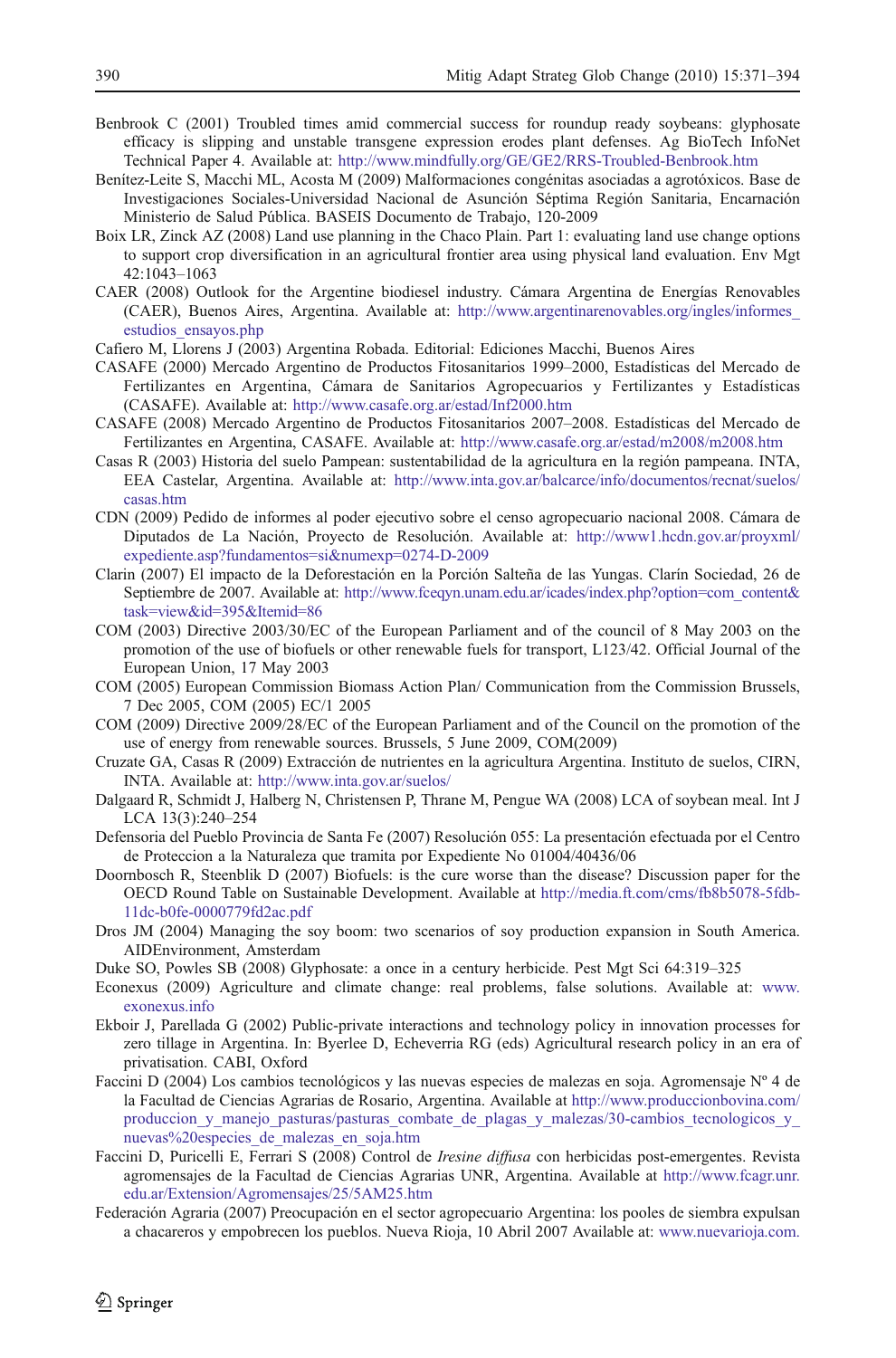<span id="page-20-0"></span>[ar/default.asp?contenido=nota&id\\_nota=33005&id\\_seccion=7&nombre\\_seccion=nacional%20/%](http://www.nuevarioja.com.ar/default.asp?contenido=nota&id_nota=33005&id_seccion=7&nombre_seccion=nacional%20/%20internacional) [20internacional](http://www.nuevarioja.com.ar/default.asp?contenido=nota&id_nota=33005&id_seccion=7&nombre_seccion=nacional%20/%20internacional)

- FODEPAL (2005) Relevamiento situación actual de la región para el desarrollo rural sustentable. Cátedra Fodepal Observatorio Del Sur, Documento De Trabajo Project 1, Argentina. Available at [http://www.](http://www.observatoriodelsur.unr.edu.ar/secciones/articulos/Catedra_Fodepal_Proyecto_1.pdf) [observatoriodelsur.unr.edu.ar/secciones/articulos/Catedra\\_Fodepal\\_Proyecto\\_1.pdf](http://www.observatoriodelsur.unr.edu.ar/secciones/articulos/Catedra_Fodepal_Proyecto_1.pdf)
- Forjan HJ (2006) Impacto de la inclusión de la soja en secuencias agrícolas del sur bonaerense: el balance de nutrientes. INTA, EEA Tres Arroyos, Argentina. Available at [http://www.acsoja.org.ar/mercosoja2006/](http://www.acsoja.org.ar/mercosoja2006/trabajos_pdf/T152.pdf) [trabajos\\_pdf/T152.pdf](http://www.acsoja.org.ar/mercosoja2006/trabajos_pdf/T152.pdf)
- Franco D (2007) Informe de coyuntura mensual. Ministerio de Economía, Gobierno Argentino. Available at [http://www.alimentosargentinos.gov.ar/0-/olea/Informes\\_mensuales/Informe\\_Oleaginoso\\_47.pdf](http://www.alimentosargentinos.gov.ar/0-/olea/Informes_mensuales/Informe_Oleaginoso_47.pdf)
- Franzluebbers AJ, Studemann JA (2009) Soil-profile organic carbon and total nitrogen during 12 years of pasture management in the Southern Piedmont USA. Agr Ecosys Env 129(1–3):28–46
- Garcia FO (2009) Nutrient balances in Argentina in the 2008/09 cropping season and perspectives for the 2009/10 season. International Plant Nutrition Institute. Available at: [http://www.ipni.net/ppiweb/ltams.](http://www.ipni.net/ppiweb/ltams.nsf) [nsf](http://www.ipni.net/ppiweb/ltams.nsf)
- Giarracca N, Teubal M (2002) El campo argentina en la encrucijada: estrategias y resistencias sociales, ecos en la ciudad. Alianza Editorial, Buenos Aires
- Gobierno Argentino (1996) Reforma del estado: decreto 660/96 art 15. Poder ejecutivo, Republica Argentina. Available at: [http://www.cnrt.gov.ar/estructu/norma/dec\\_660-96.HTM](http://www.cnrt.gov.ar/estructu/norma/dec_660-96.HTM)
- Gobierno Argentino (2007) Segunda comunicación nacional de la República Argentina a la convención marco de las Naciones Unidas sobre Cambio Climático. República Argentina
- Gordon B (2007) Manganese nutrition of glyphosate-resistant and conventional soybeans. Better Crops 91  $(4):12-13$
- Grain (2009) Las consecuencias inevitables de un modelo genocida y ecocida. July 2009. Available at [http://](http://www.grain.org/biodiversidad/?id=445) [www.grain.org/biodiversidad/?id=445](http://www.grain.org/biodiversidad/?id=445)
- Grau HR, Gasparri NI, Aide TM (2005) Agriculture expansion and deforestation in seasonally dry forests of north-west Argentina. Env Cons 32(2):140–148
- GRR (2009) Pueblos Fumigados: Informe sobre la problemática del uso de plaguicidas en las principales provincias sojeras de la Argentina. Grupo de Reflexión Rural, Argentina. Available at [http://www.grr.](http://www.grr.org.ar/trabajos/Pueblos_Fumigados__GRR_.pdf) [org.ar/trabajos/Pueblos\\_Fumigados\\_\\_GRR\\_.pdf](http://www.grr.org.ar/trabajos/Pueblos_Fumigados__GRR_.pdf)
- Gullison RE, Frumhoff PC, Canadell JG, Field CB, Nepstad DC, Hayhoe K, Avisaar R, Curran LM, Friedlingstein P, Jones CD, Nobre C (2007) Tropical forests and climate policy. Sci 316(5827):985–986
- Hill J, Nelson E, Tilman D, Polasky S, Tiffany D (2006) Environmental, economic and energetic costs and benefits of biodiesel and ethanol biofuels. PNAS 103(30):11206–11210
- HM Government (2009) The UK Low Carbon Transition Plan: national strategy for climate and energy. Department for Energy and Climate Change, London. Available at: [www.decc.gov.uk/en/content/cms/](http://www.decc.gov.uk/en/content/cms/publications/lc_trans_plan/lc_tran_plan.aspx) [publications/lc\\_trans\\_plan/lc\\_tran\\_plan.aspx](http://www.decc.gov.uk/en/content/cms/publications/lc_trans_plan/lc_tran_plan.aspx)
- INDEC (1988) Censo Nacional Agropecuario 1988. Instituto Nacional de Estadistica y Censos de la Republica Argentina (INDEC), Buenos Aires
- INDEC (2002) Censo Nacional Agropecuario 2002. Instituto Nacional de Estadistica y Censos de la Republica Argentina (INDEC), Buenos Aires
- INDEC (2008) Censo Nacional Agropecuario 2008. Instituto Nacional de Estadistica y Censos de la Republica Argentina (INDEC), Buenos Aires
- INTA (2003) Ocucha, maleza resistente al glifosato, detectada en lotes del Departamento Marcos Juárez. INTA, EEA Marcos Juarea, Argentina. Available at [http://www.elsitioagricola.com/gacetillas/marcosjuarez/](http://www.elsitioagricola.com/gacetillas/marcosjuarez/mj20031202/ocucha.asp) [mj20031202/ocucha.asp](http://www.elsitioagricola.com/gacetillas/marcosjuarez/mj20031202/ocucha.asp)
- INTA (2007) Los riesgos del monocultivo de soja. INTA, Gerencia de Gestión de la Información, Agrodiario. Available at <http://www.inta.gov.ar/actual/ant/2007/jun11bis.htm>
- IPCC (2007) IPCC fourth assessment report: climate change 2007. Intergovernmental panel on climate change, Geneva
- Joensen L, Semino S, Paul H (2005) Argentina: a case study on the impact of genetically engineered soya: how producing RR soya is destroying the food security and sovereignty of Argentina. Report for the Gaia Foundation. Available at: <http://www.econexus.info/publications.html>
- Juzgado CCL, nro. 11, San Jorge (2009): Peralta, Viviana C. y otros c/ Municipalidad de San Jorge y otros s/ Amparo. Exp. nro. 208/09", 10/06/09 - Juzgado CCL, nro. 11, San Jorge [http://www.litigaronline.com/](http://www.litigaronline.com/consultas/contenido/11/contenido.html) [consultas/contenido/11/contenido.html](http://www.litigaronline.com/consultas/contenido/11/contenido.html)
- Lal R, Reicosky DC, Hanson JD (2007) Evolution of the plow over 10, 000 years and the rationale for no-till farming. Soil Tillage Res 93:1–12
- Lamers P, McCormick K, Hilbert JA (2008) The emerging liquid biofuel market in Argentina: implications for domestic demand and international trade. En Pol 36:1479–1490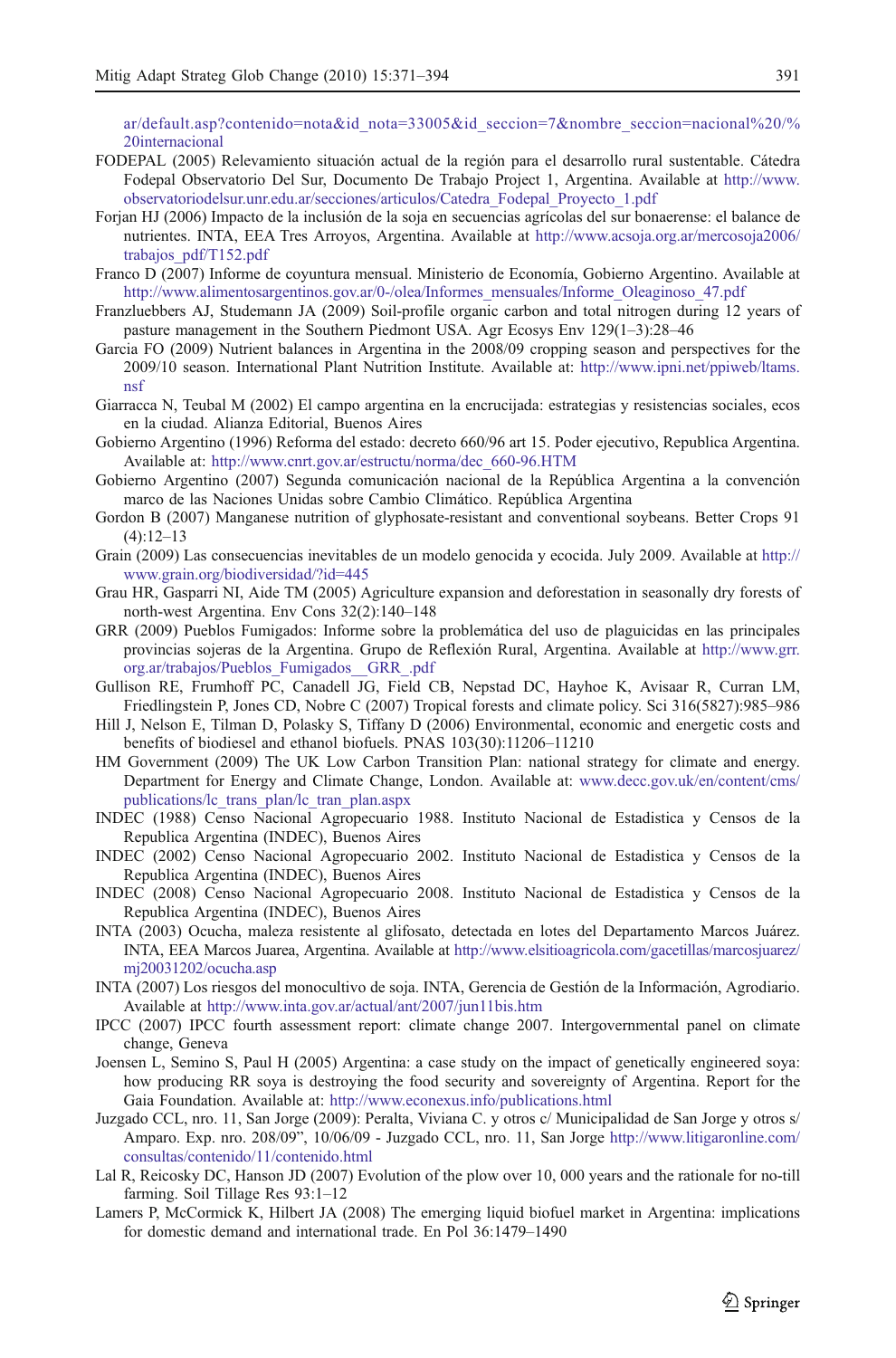- <span id="page-21-0"></span>MAGyP (2010) Estimaciones y Estadísticas. Ministerio de Agricultura, Ganadería y Pesca (MAGyP), Presidencia de la Nación, Argentina. Available at: <http://www.minagri.gob.ar/>
- Manuel-Navarette D, Gallopin GC, Blanco M, Diaz-Zorita M, Ferraro DO, Herzer H, Laterra P, Murmis MR, Podesta GP, Rabinovich J, Satorre EH, Torres F, Viglizzo EF (2009) Multi-causal and integrated assessment of sustainability: the case of agriculturisation in the Argentine Pampas. Env Dev Sust 11:621–638
- Marraro F (2004) El problema de la expansión agrícola siembra soja y cosecharas inundados. Fundación Proteger. Available at <http://www.proteger.org.ar/doc222.html>
- Mathews JA, Goldsztein H (2009) Capturing latecomer advantages in the adoption of biofuels: the case of Argentina. En Pol 37(1):326–337
- Mercopress (2009) Argentina could have to import beef and wheat in 2010. Mercopress, 13th May 2009. Available at: <http://en.mercopress.com/2009/05/13/argentina-could-have-to-import-beef-and-wheat-in-2010>
- Momento24 (2009) Census of agriculture: 57,000 farms were lost in the Nestor—Cristina era. Momento24, 30 de octubre 2009. Available at: [http://momento24.com/en/2009/10/30/census-of-agriculture-57000](http://momento24.com/en/2009/10/30/census-of-agriculture-57000-farms-were-lost-in-the-nestor-cristina-era/) [farms-were-lost-in-the-nestor-cristina-era/](http://momento24.com/en/2009/10/30/census-of-agriculture-57000-farms-were-lost-in-the-nestor-cristina-era/)
- Monti M (2008) Impacto en el sector productivo por el aumento en los Derechos de Exportación en Soja. Facultad de Ciencias Agrarias de la Universidad Nacional de Rosario, Argentina
- Mosier A (1998) A new approach to estimate emissions of  $N_2O$  oxide from agriculture and its implications to the global N2O oxide budget. Department of Agriculture, Agricultural Research Service, USA, and C. Kroeze, Wageningen Agricultural University, Netherlands. Reprinted from IGACtivities Newsletter No. 12, March 1998. Available at <http://www.igac.noaa.gov/newsletter/highlights/1998/n2o.php>
- O'Donnell G (1999) Selected essays on authoritarianism and democratization. University of Notre Dame Press OFID (2009) Biofuels and food security. OPEC Fund for International Development, Vienna
- Página12 (2007) En el campo se está produciendo un saqueo. Pagina12, 24 de septiembre de 2007. Available at: <http://www.pagina12.com.ar/diario/dialogos/index-2007-09-24.html>
- Página12 (2008) Una travesía por las comunidades wichis expulsadas por el avance del monocultivo cercados por la soja. Página12, 28 de Setiembre 2008. Available at [http://www.pagina12.com.ar/diario/](http://www.pagina12.com.ar/diario/sociedad/3-112384-2008-09-28.html) [sociedad/3-112384-2008-09-28.html](http://www.pagina12.com.ar/diario/sociedad/3-112384-2008-09-28.html)
- Página12 (2009a) A un año de la sanción de la norma que debía proteger los bosques nativos: hecha la ley, hecho el desmonte. Página12, 2 de enero de 2009. Available at: [http://www.pagina12.com.ar/diario/](http://www.pagina12.com.ar/diario/sociedad/3-117597-2009-01-02.html) [sociedad/3-117597-2009-01-02.html](http://www.pagina12.com.ar/diario/sociedad/3-117597-2009-01-02.html)
- Página12 (2009b) La justicia cordobesa prohibió fumigar con agrotóxicos sojeros cerca de las áreas urbanas: el veneno que asoló el barrio de Ituzaingó. Página12, 12 de enero de 2009. Available at: [http://www.](http://www.pagina12.com.ar/diario/elpais/1-118075-2009-01-12.html) [pagina12.com.ar/diario/elpais/1-118075-2009-01-12.html](http://www.pagina12.com.ar/diario/elpais/1-118075-2009-01-12.html)
- Página12 (2009c) El huevo de la serpiente: causas de la crisis alimentaria global. Página12, 1 de febrero de 2009. Available at: <http://www.pagina12.com.ar/diario/suplementos/cash/17-3772-2009-02-01.html>
- Página12 (2010) Argentina: el alerta que pesa sobre Tartagal. Página12, 21 de febrero de 2020. Available at: <http://www.pagina12.com.ar/diario/sociedad/3-140712-2010-02-21.html>
- Panichelli L, Dauriat A, Gnansounou E (2008) Life cycle assessment of soybean-based biodiesel in Argentina for export. Int J LCA 14:144–159
- Pengue WA (2009) Agrofuels and agrifoods: counting the externalities at the major crossroads of the 21st century. Bull Sci Technol Soc 29:167 <http://bst.sagepub.com/cgi/content/abstract/29/3/167>
- Pengue WA, Morello JH (2007) ¿La comida… para el auto? Ecoportal.net: el directorio ecológico y natural, 28 April 2007. Available at [www.ecoportal.net/content/view/full/68740](http://www.ecoportal.net/content/view/full/68740)
- Perez GL, Torremorell A, Mugni H, Rodriguez P, Solange Vera M, Nascimento MD, Allende L, Bustingorry J, Escaray R, Ferraro M, Izaguirre I, Pizarro H, Bonetto C, Morris DP, Zagarese H (2007) Effects of the herbicide Roundup on freshwater microbial communities: a Mesocosm study. Ecol Apps 17(8):2310– 2322
- Petrillo D (2008) Estudio de vulnerabilidad de la producción Agrícola en la región Pampeana Argentina. Fundación Ecología Universal, SAyDS. Available at: [www.ambiente.gov.ar/cambio\\_climatico](http://www.ambiente.gov.ar/cambio_climatico)
- Pimentel D, Patzek TW (2005) Ethanol production using corn, switchgrass, and wood; Biodiesel producing using soy bean and sunflower. Nat Resource Res 14(1):65–76
- Provincia de Santa Fe (1977) Poder Ejecutivo de la Provincia de Santa Fe. Plaguicidas de uso agropecuario e industrial. Contralor de su elaboración, venta y aplicación. Reglamentación de la ley 7461. Del: 01/08/ 1977; Boletín Oficial 08/11/1977
- Puricelli E, Nisensohn L, Faccini D, Tuesca D, Rosenstein S (2007) Las malezas en los agroecosistemas del distrito Zavalla (Santa Fe). Revista Agromensajes de la Facultad de de Ciencias Agrarias UNR, Argentina. Available at <http://www.fcagr.unr.edu.ar/Extension/Agromensajes/21/8AM21.htm>
- Qaim M, Traxler G (2005) Roundup ready soybeans in Argentina: farm level and aggregate welfare effects. Agr Econ 31:73–86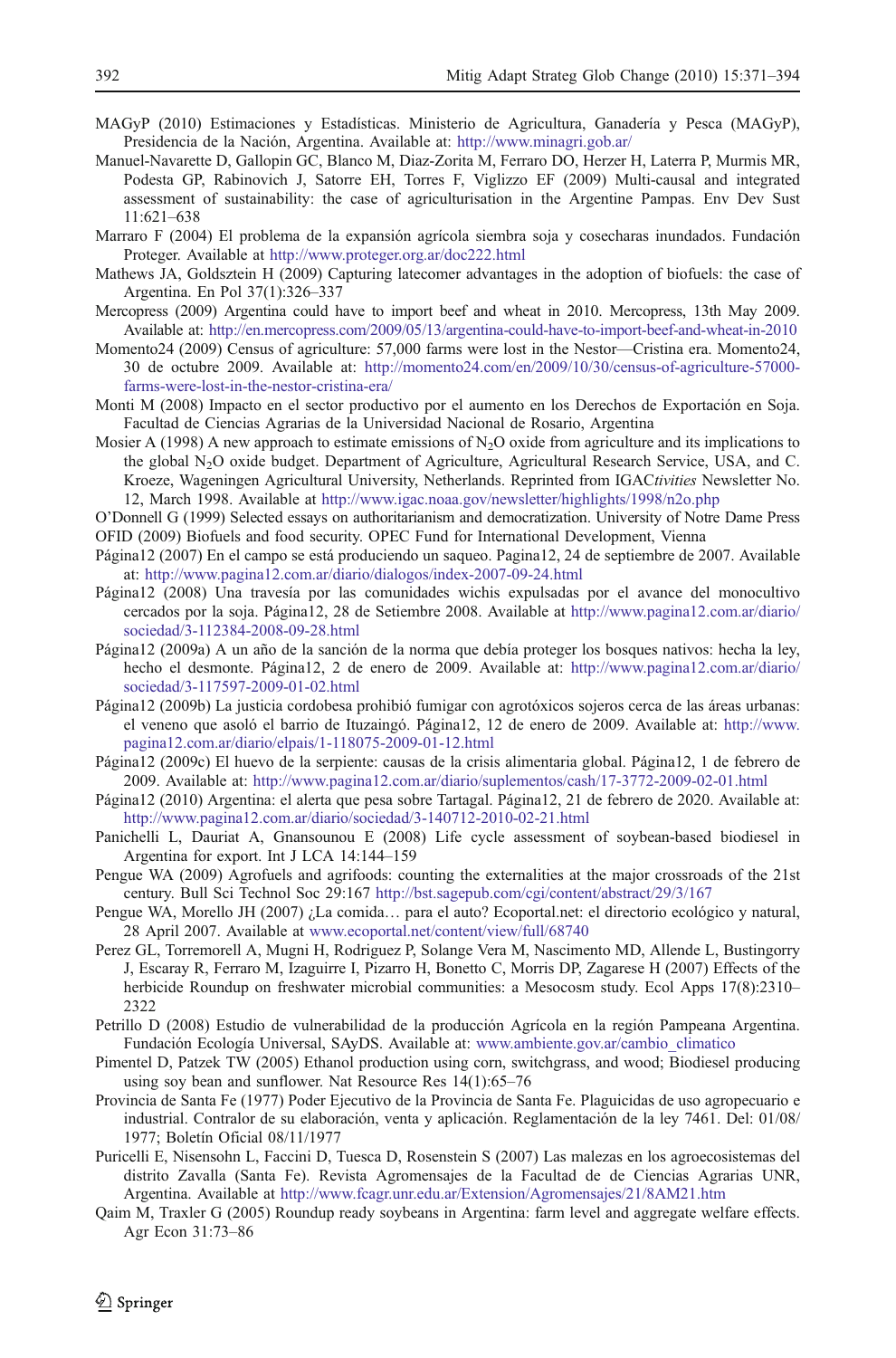- <span id="page-22-0"></span>RFA (2008) The Gallagher Review of the indirect effects of biofuels production. Renewable Fuels Agency, St Leonards on Sea, UK. Available at [http://www.dft.gov.uk/rfa/reportsandpublications/reviewofthein](http://www.dft.gov.uk/rfa/reportsandpublications/reviewoftheindirecteffectsofbiofuels.cfm) [directeffectsofbiofuels.cfm](http://www.dft.gov.uk/rfa/reportsandpublications/reviewoftheindirecteffectsofbiofuels.cfm)
- RFA (2009a) RFA reports progress on biofuel sustainability but poor performers drag RTFO below target. Renewable Fuels Agency, St Leonards on Sea, UK. Available at: [http://www.renewablefuelsagency.org/](http://www.renewablefuelsagency.org/rfa/news&pressreleases/news.cfm?cit_id=317&FAArea1=customWidgets.content_view_1) [rfa/news&pressreleases/news.cfm?cit\\_id=317&FAArea1=customWidgets.content\\_view\\_1](http://www.renewablefuelsagency.org/rfa/news&pressreleases/news.cfm?cit_id=317&FAArea1=customWidgets.content_view_1)
- RFA (2009b) Annual report and accounts: 2008/09. Renewable Fuels Agency, St Leonards on Sea, UK. Available at http://www.renewablefuelsagency.org/\_db/\_documents/RFA\_Annual\_Report\_and [Accounts\\_2008-09.pdf](http://www.renewablefuelsagency.org/_db/_documents/RFA_Annual_Report_and_Accounts_2008-09.pdf)
- RSB (2008) Version Zero of the RSB Principles and Criteria. Cen-Energy Center, Roundtable on Sustainable Biofuels (RSB), Ecole Polythechnique Federale De Lausanne. Available at [http://cgse.epfl.ch/](http://cgse.epfl.ch/page70341.html) [page70341.html](http://cgse.epfl.ch/page70341.html)
- RTRS (2009a) Roundtable on Responsible Soy Association. <http://www.responsiblesoy.org/index.php>
- RTRS (2009b) Principles and criteria for responsible soy: field testing version. RTRS principles, criteria and verification working group (DG). Available at <http://www.responsiblesoy.org/files/356.pdf>
- Salado-Navarro LR, Sinclair TR (2009) Crop rotations in Argentina: analysis of water balance and yield using crop models. Ag Sys 102:11–16
- Salomon OD, Orellano PW, Quintana MG, Perez S, Sosa Estani S, Acardi S, Lamfri M (2006) Transmision de la leishmaniasis tegumentaria en la Argentina. Medicina 66:211–219
- Sasal MC, Wilson MG, Garciarena NA, Tasi HA, Paparotti O (2008). Escurrimiento y pérdidas de suelo en sistemas de cultivo bajo siembra directa: efecto de algunas propiedades edáficas superficiales. INTA EEA, Entre Ríos, Argentina. Available at: [http://www.inta.gov.ar/PARANA/info/documentos/suelos/](http://www.inta.gov.ar/PARANA/info/documentos/suelos/indicadores_cal/30222_080313_escu.pdf) [indicadores\\_cal/30222\\_080313\\_escu.pdf](http://www.inta.gov.ar/PARANA/info/documentos/suelos/indicadores_cal/30222_080313_escu.pdf)
- SAyDS (2008) El avance de la frontera agropecuaria y sus consecuencias. Secretaria de Ambiente y Desarrollo Sustentable, Argentina. Available at [http://www.ambiente.gov.ar/archivos/web/File/](http://www.ambiente.gov.ar/archivos/web/File/032808_avance_soja.pdf) [032808\\_avance\\_soja.pdf](http://www.ambiente.gov.ar/archivos/web/File/032808_avance_soja.pdf)
- Saynor B, Bauen A, Leach M (2003) The potential for renewable energy sources in aviation. ICCEPT, Imperial College London
- Schlegel S, Kaphengst T (2007) European Union policy on bioenergy and the role of sustainability criteria and certification systems. J Agr Food Ind Org 5(2): Art 7
- Searchinger T, Heimlich R, Houghton RA, Dong F, Elobeid A, Fabiosa J, Tokgoz S, Hayes D, Yu TH (2008) Use of US Croplands for biofuels increases greenhouse gases through emissions from land-use change. Sci 319(5867):1238
- Seijo A (2008) Boletin de temas de salud de la Asociación de Médicos Municipales de la Ciudad de Buenos Aires. Suplemento del Diario del Mundo Hospitalario, Año 15, Nº 138 Julio de 2008, Argentina. Available at <http://www.medicos-municipales.org.ar/bts0708.htm>
- Semino S (2004) Argentina: gæld og sojabønner. Global okologi 3–4(11): side 32
- Semino S (2008) Can certification stop high pesticide use? Pest News 82:9–11
- Smeets E, Bouwman LF, Stehfest E, van Vuuren DP, Posthuma A (2009) Contribution of N2O to the greenhouse gas balance of first-generation biofuels. Glob Chang Bio 15(1):1–23
- Steinbach H, Alvarez R (2006) Changes in soil organic carbon contents and N<sub>2</sub>O emissions after introduction of no-till in Pampean agroecosystems. J Environ Qual 35:3–13
- Steinbrecher R, Lorch A (2008) Feed the world? The ecologist, November 2008. Available at [http://www.](http://www.theecologist.org/investigations/food_and_farming/269525/feed_the_world.html) [theecologist.org/investigations/food\\_and\\_farming/269525/feed\\_the\\_world.html](http://www.theecologist.org/investigations/food_and_farming/269525/feed_the_world.html)
- Sylvester-Bradley R (2008) Critique of Searchinger (2008) and related papers assessing indirect effects of biofuels on land-use change. ADAS, in support of the Gallagher Review. Renewable Fuels Agency, St Leonards on Sea, UK
- Taboada M (2004) Inventario de gases efecto invernadero del sector agrícola Argentino. Facultad de agronomía de la Universidad de Buenos Aires, II taller sobre la segunda comunicación de cambio climático, 29 November 2004, Argentina. Available at [http://www.fundacionbariloche.org.ar/presenta](http://www.fundacionbariloche.org.ar/presentaciones/Segundo%20taller/Agricultura%20-%20Agro.ppt#1) [ciones/Segundo%20taller/Agricultura%20-%20Agro.ppt#1](http://www.fundacionbariloche.org.ar/presentaciones/Segundo%20taller/Agricultura%20-%20Agro.ppt#1)
- Tomei J, Upham P (2009) Argentinean soy-based biodiesel: an introduction to production and impacts. En Pol 37:3890–3898
- Tuesca D, Niesemsohn L, Papa J (2007) Para estar alerta: el sorgo de alepo resistente al glifosato. INTA, EEA Oliveros, Argentina. Available at [http://www.inta.gov.ar/oliveros/info/documentos/soja/soja\\_malezas1.pdf](http://www.inta.gov.ar/oliveros/info/documentos/soja/soja_malezas1.pdf)
- UMSF (2007) Informe sobre deforestación en Argentina 2007. Unidad de Manejo del Sistema de Evaluación Forestal, Secretaría de Ambiente y Desarrollo Sustentable (SAyDS). Buenos Aires, Argentina. Available at: [http://www.ambiente.gov.ar/archivos/web/UMSEF/File/deforestacin\\_argentina\\_v2.pdf](http://www.ambiente.gov.ar/archivos/web/UMSEF/File/deforestacin_argentina_v2.pdf)
- UMSF (2008) Pérdida de Bosque Nativo en el Norte de Argentina Diciembre 2007–Octubre 2008. Unidad de Manejo del Sistema de Evaluación Forestal, Dirección De Bosques, Secretaría De Ambiente y